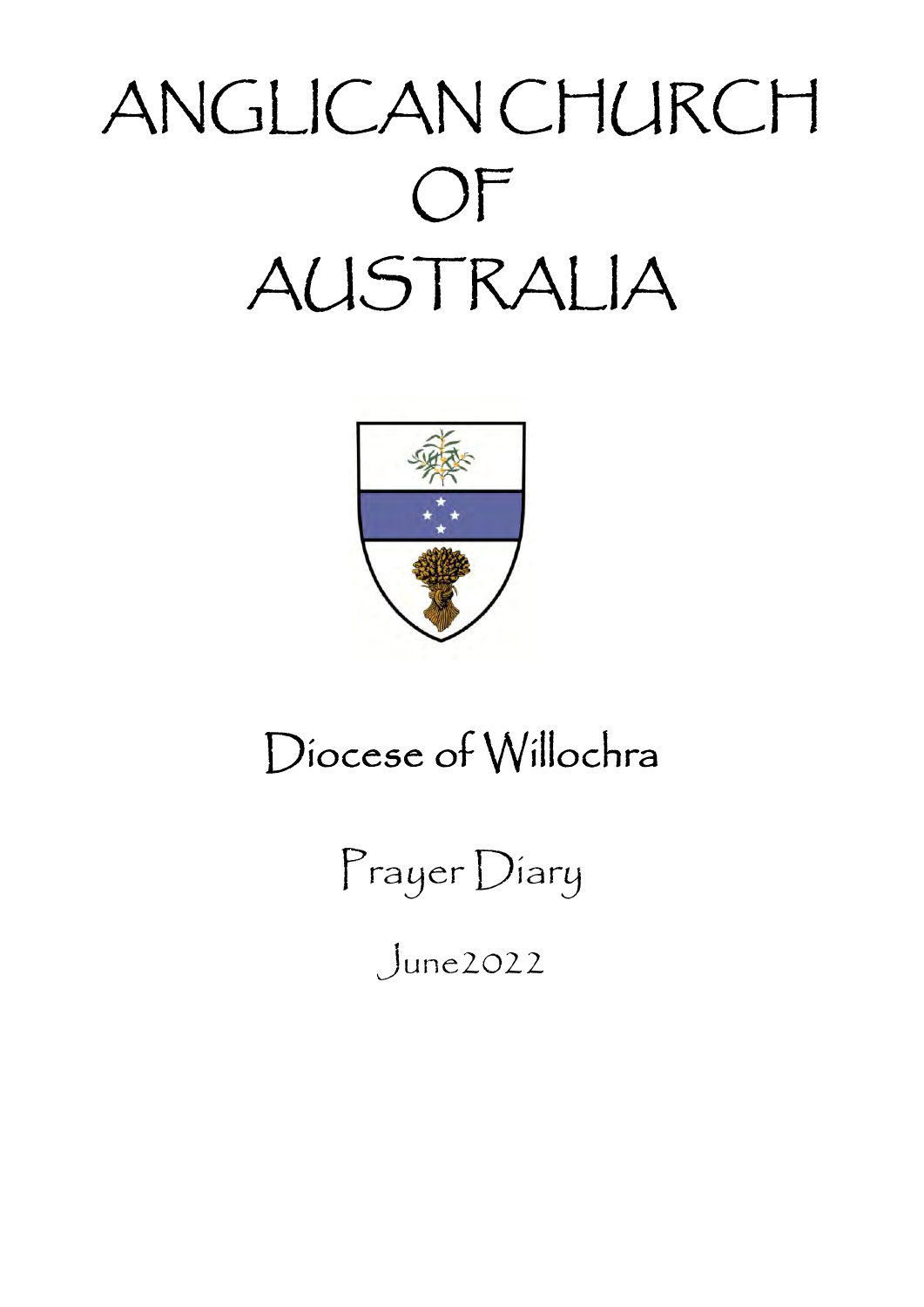#### Diocese of Willochra:

- Bishop John Stead (Jan)
- Chancellor of the Diocese of Willochra, Nicholas Iles (Jenny)
- Chaplain to the Bishop, The Reverend Anne Ford (Michael)
- The Dean of the Cathedral Church of Ss Peter and Paul, Dean Mark Hawkes (Fiona)
- The Cathedral Chapter
- Archdeacons, the Ven David McDougall (Andrea), The Ven Heather Kirwan – Eyre and The Ven Andrew Lang (Louise) ‐ Wakefield

Diocese of Adelaide: Assistant Bishops: Denise Ferguson (Mark), Tim Harris (Fiona), Chris McLeod (Sue)

Diocese of The Murray: Bishop Keith Dalby (Alice)

In the Anglican Church of Australia: The Primate, Archbishop Geoffrey Smith (Lynn); General Synod, Anne Hywood (Peter); Assistant to the Primate, Ven David Bassett (Susan)

In the Partner Diocese of Mandalay: Bishop David Nyi Nyi Naing (Mary), Rev'd John Suan and the Diocesan and Cathedral Staff

## Worldwide Anglican Cycle of Prayer:

*Thy Kingdom Come*

 The Diocese of Lusaka – *The Church of the Province of Central Africa* Archbishop Albert Chama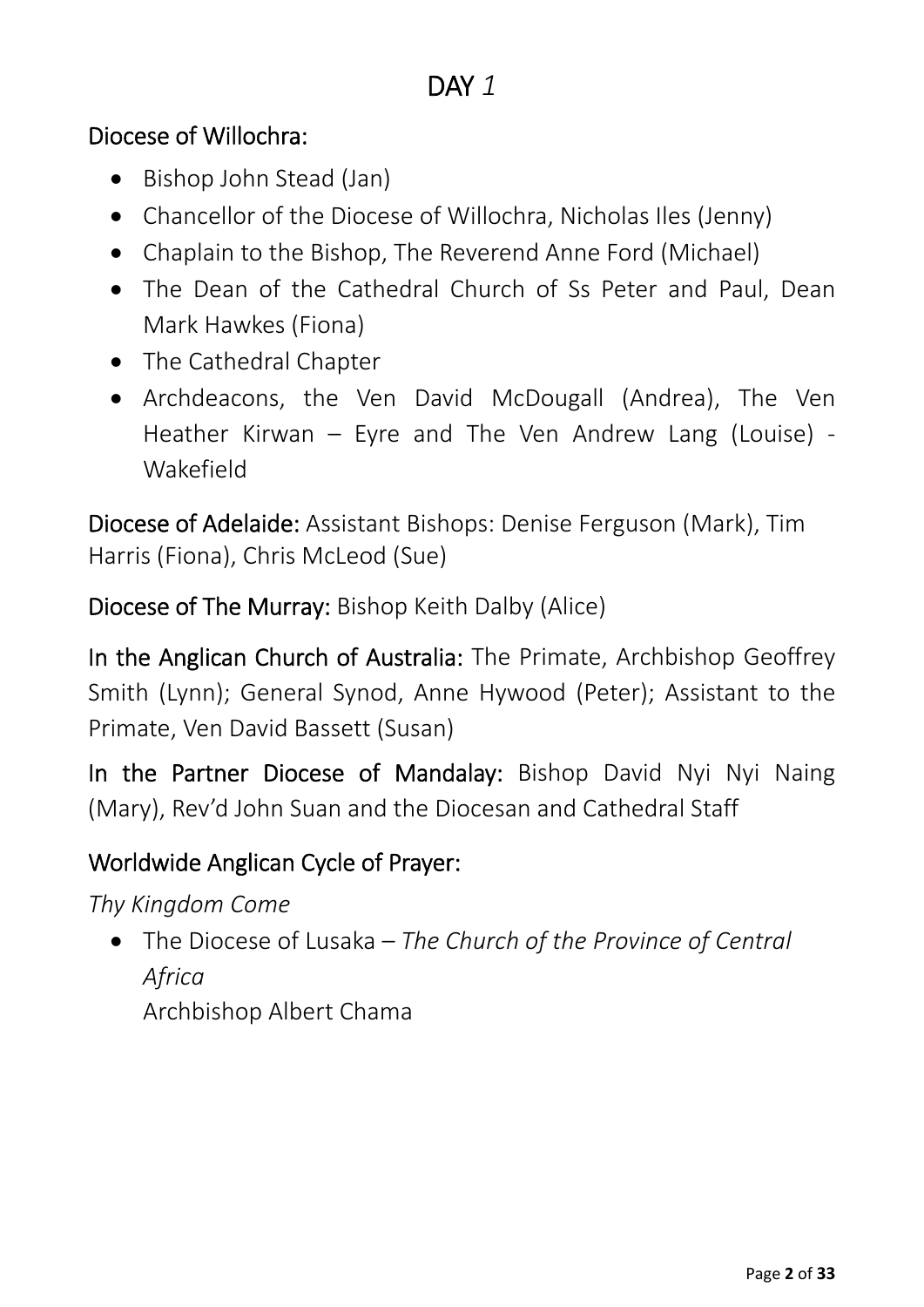- Archdeacon for Mission and Youth Engagement: Ven David McDougall (Andrea)
- Rural Deans: Yorke The Reverend Christine Smith (Don); Flinders - The Reverend John Fowler; Eyre - The Reverend Brian Bascombe and Upper Spencer Gulf The Reverend Glen McDonald (Beth)

Diocese of Adelaide: Diocesan Secretary of Synod and Registrar: Joe Thorp

#### Diocese of The Murray: The Diocesan Council

In the Anglican Church of Australia: The Diocese of Adelaide: Archbishop Geoffrey Smith (Lynn)

In the Partner Diocese of Mandalay: Christ Cathedral Parish (Mandalay City); and the Church Music School at the Cathedral in Mandalay: Please pray for quality teaching staff in Bible and music that students will grow in their knowledge and love of God, live godly lives and learn how to disciple others. Pray for Bishop David as he leads the development of this school.

#### Worldwide Anglican Cycle of Prayer:

#### *Thy Kingdom Come*

 The Lusitanian Church – *Extra Provincial to the Archbishop of Canterbury*

Treasurer: Sérgio Filipe Pinho Alves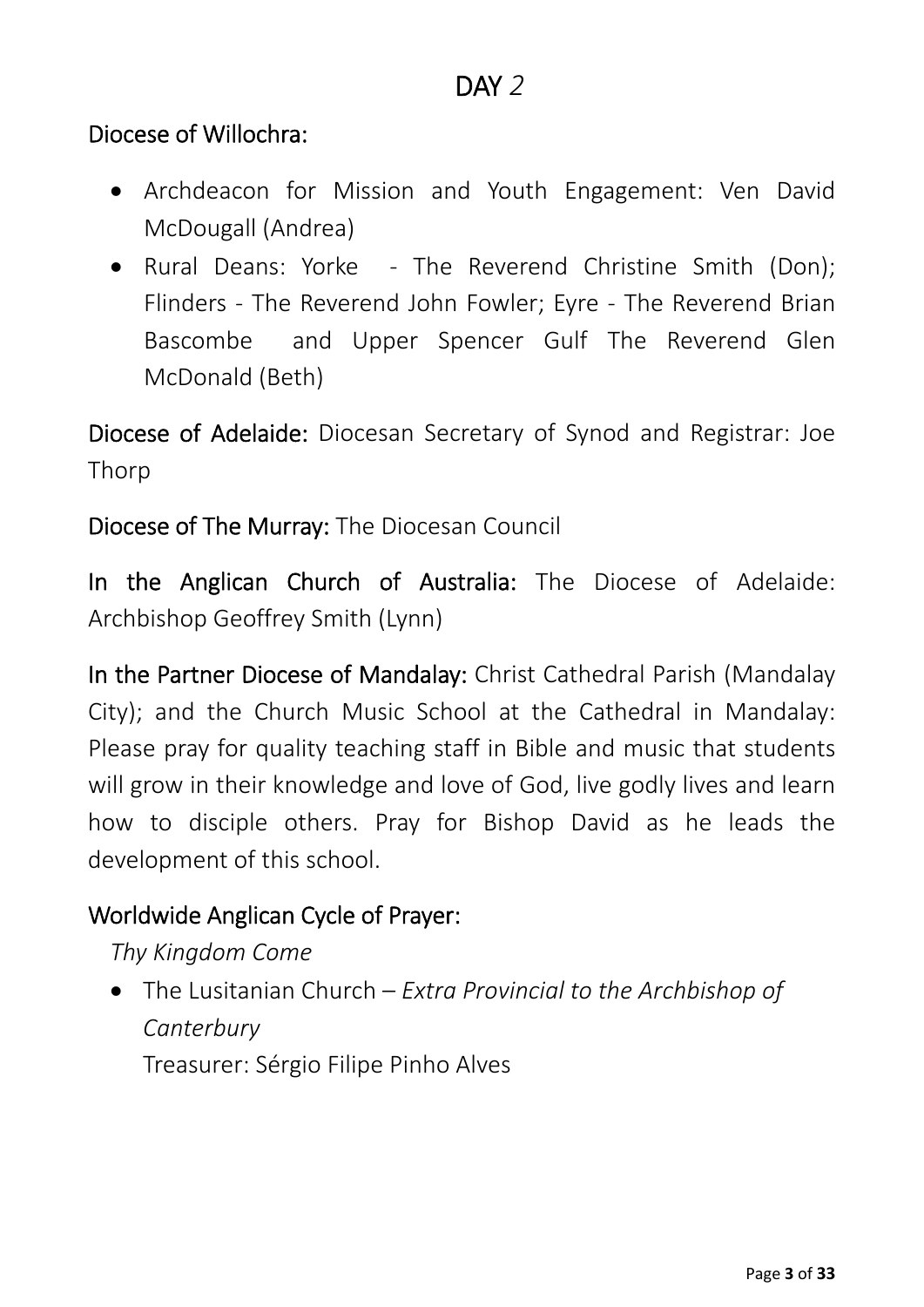Church Office Staff: Registrar, Gavin Tyndale (Lily); Administration Manager, Natalie Howard; Finance, Ashley Roberts (Sarah); Finance and Administration Support, Jane Burnett (Lawrie); and The Willochra Home Finances, Sunny Chao (Haixing)

Diocese of Adelaide: Bishop's and Synod Office Staff

Diocese of The Murray: The Chancellor: Dr Robert Tong

In the Anglican Church of Australia: The Diocese of Armidale: Rev'Rod Chiswell (Jenni)

In the Partner Diocese of Mandalay: St Mary Parish (Mandalay City)

#### Worldwide Anglican Cycle of Prayer:

*Thy Kingdom Come*

 The Diocese of Luweero – *The Church of the Province of Uganda* Bishop Eridard Kironde Nsubuga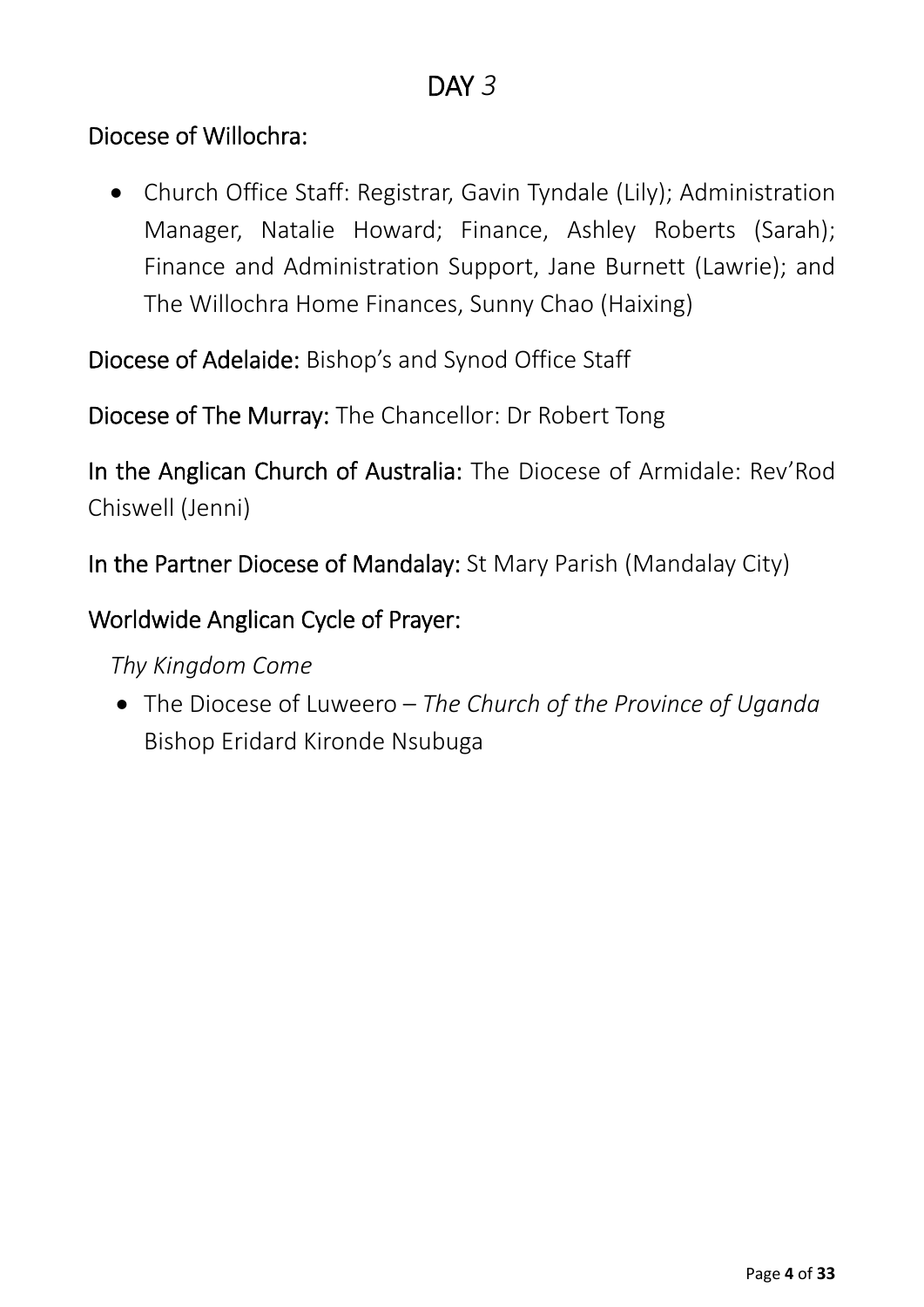Mission and Ministry Development Program, Ven David McDougall (Andrea); Mission Teams; the Formation Program; Pioneer Ministry Training and Formation, and all Licenced Lay Ministers.

Diocese of Adelaide: Retired Clergy

Diocese of The Murray: Vicar General: The Very Rev'd David Price (Lesley)

In the Anglican Church of Australia: The Diocese of Ballarat: Bishop Garry Weatherill

In the Partner Diocese of Mandalay: St Cecelia, All Saints Parish (Sagaing Township)

#### Worldwide Anglican Cycle of Prayer:

*Thy Kingdom Come*

 The Diocese of Northern Luzon – *The Episcopal Church in the Philippines:* Bishop Hilary Ayban Pasikan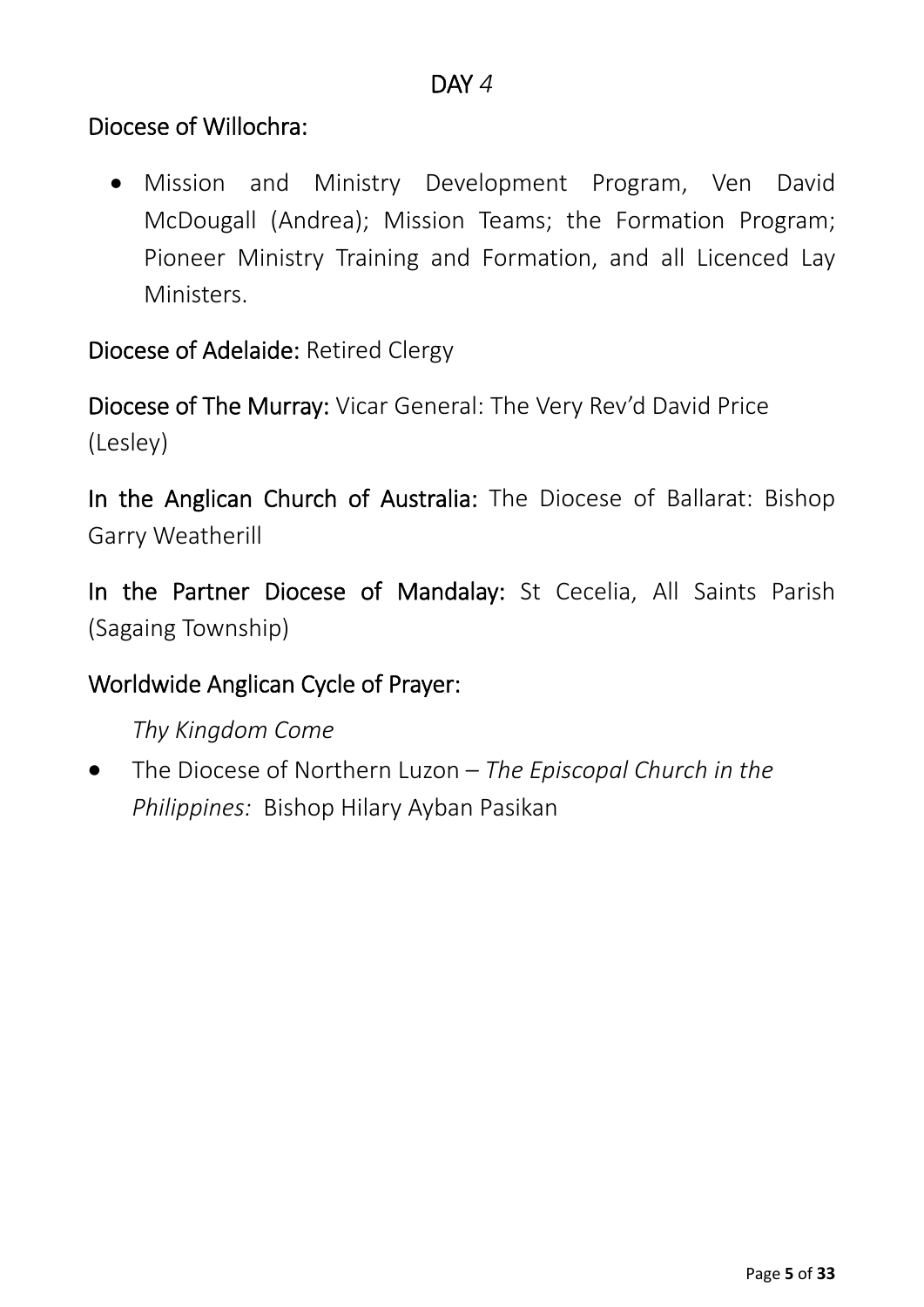Youth Engagement, 'Adventure Connect', Ven David McDougall (Andrea); Burra; Priest‐in‐Charge, The Reverend Dr Jane Lee‐ Barker; The Reverend Anne Ford (Michael)

Diocese of Adelaide: Clergy widows/widowers

Diocese of The Murray: The Hills (Mount Barker): *Vacant*

In the Anglican Church of Australia: Diocese of Bathurst: Bishop Mark Calder (Susan)

In the Partner Diocese of Mandalay: All Saints Parish (Pyin Oo Lwin Township)

#### Worldwide Anglican Cycle of Prayer:

*Pentecost*

*Thy Kingdom Come*

• The Anglican Church of Southern Africa *Primate* Archbishop Thabo Makgoba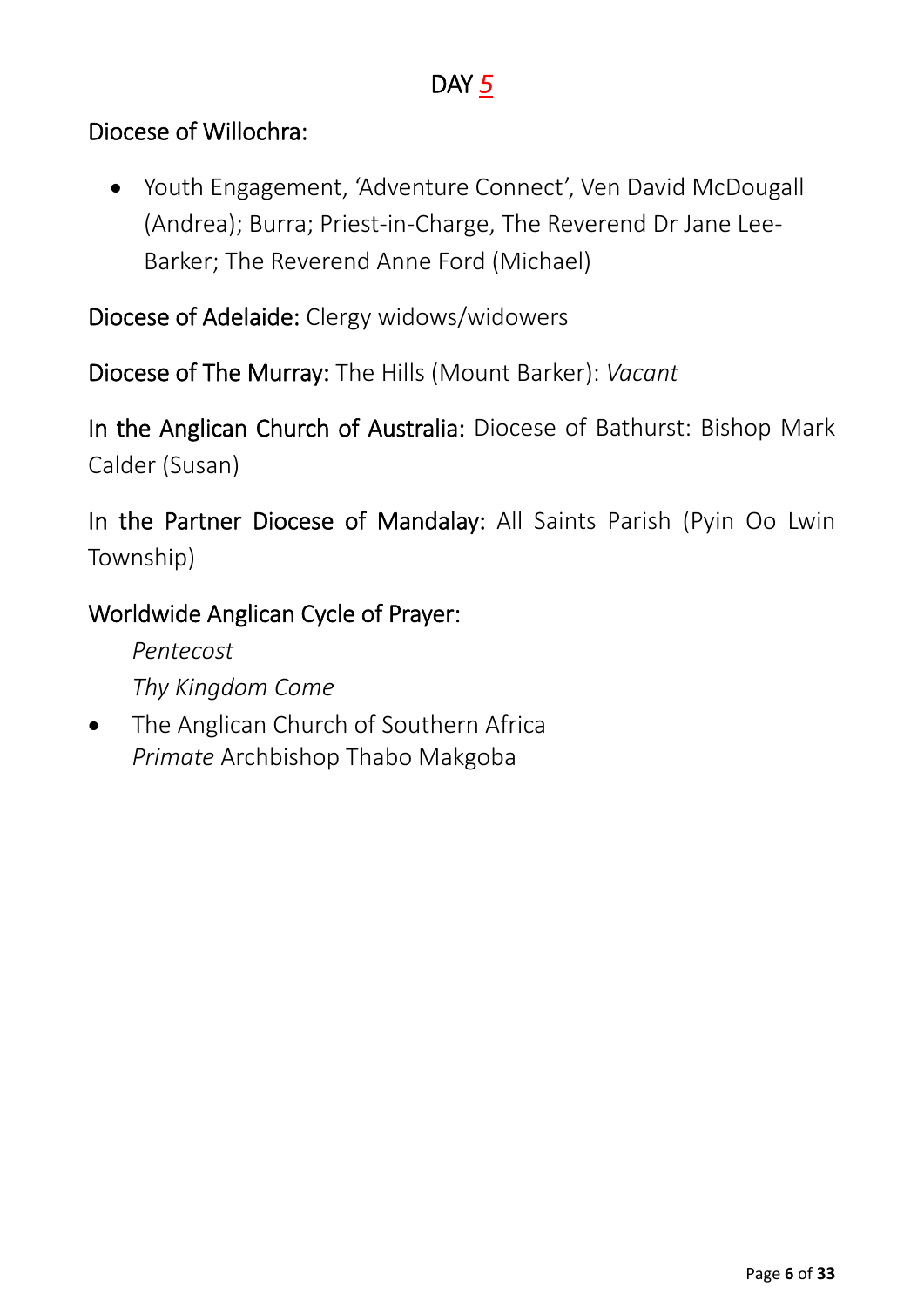- The Parish of Ceduna; Parish Priest, The Reverend Susan Johnson; and the people of Penong, Ceduna and Smoky Bay.
- Ministry in the Gawler Ranges, *vacant*

Diocese of Adelaide: Glen Osmond: The Reverend Paul Devenport (Helen)

Diocese of The Murray: The Hills (Onkaparinga Valley) – *vacant*

In the Anglican Church of Australia: Diocese of Bendigo: Bishop Matt Brain (Rachael)

In the Partner Diocese of Mandalay: All Saints Parish (Shwe Bo Township)

Worldwide Anglican Cycle of Prayer:

• The Diocese of Lweru – The Anglican Church of Tanzania Bishop Godfrey Mbelwa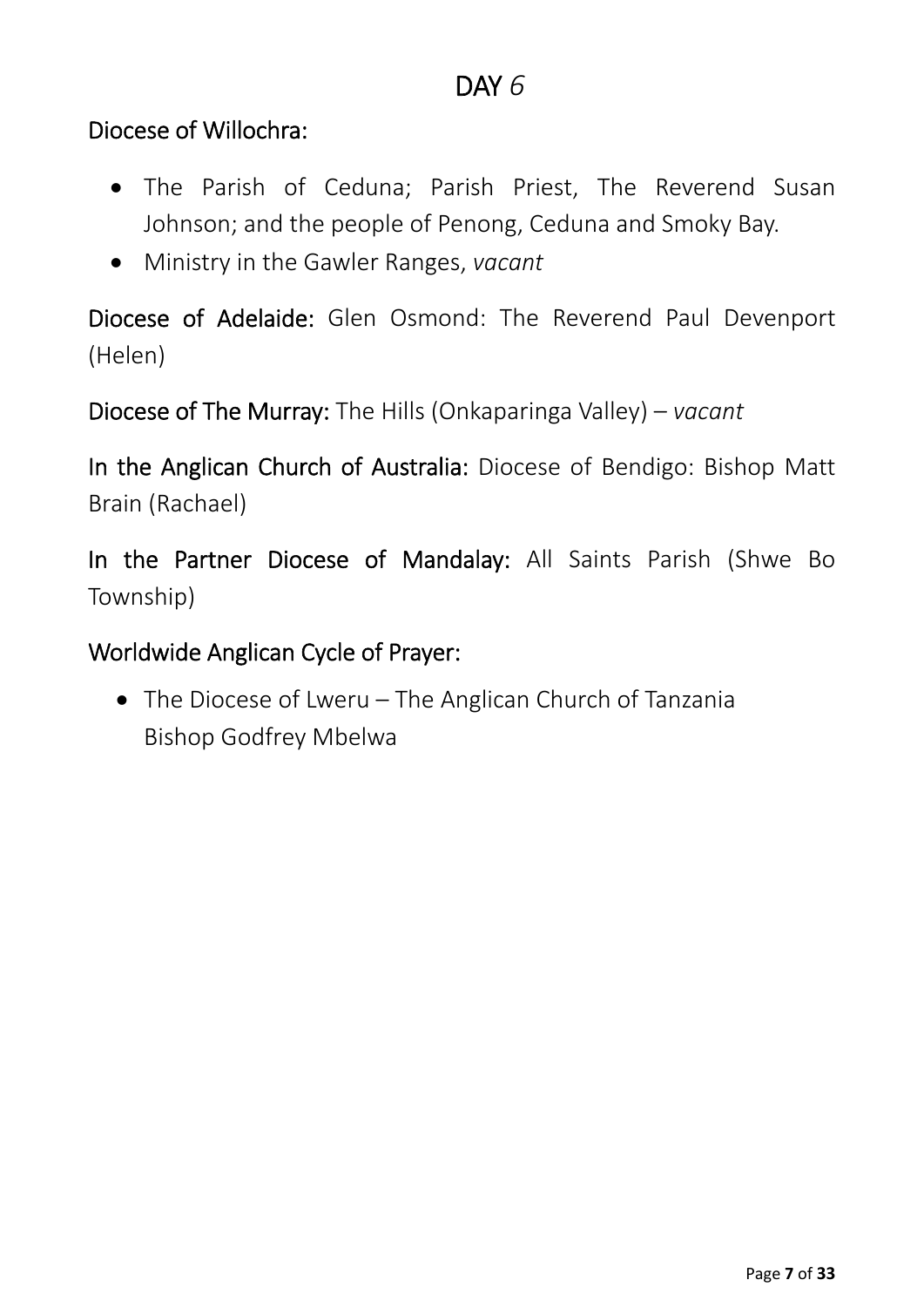#### Diocese of Willochra:

• The Parish of Coober Pedy BCA visiting clergy The Reverend Geoff Taylor and Lay Ministry Team

Diocese of Adelaide: Golden Grove: The Reverend Jo Smith (David)

Diocese of The Murray: Strathalbyn: *locum tenens* Andrew Klynsmith (Elizabeth), The Rev'd Max Bowers (Ros), *Deacon* Margaret Holt

In the Anglican Church of Australia: Diocese of Brisbane: Archbishop Phillip Aspinall (Christa)

In the Partner Diocese of Mandalay: St Luke Parish (Indaw Township)

#### Worldwide Anglican Cycle of Prayer:

• The Missionary Area of Macau – Hong Kong Sheng Kung Hui Archbishop Chen Yuming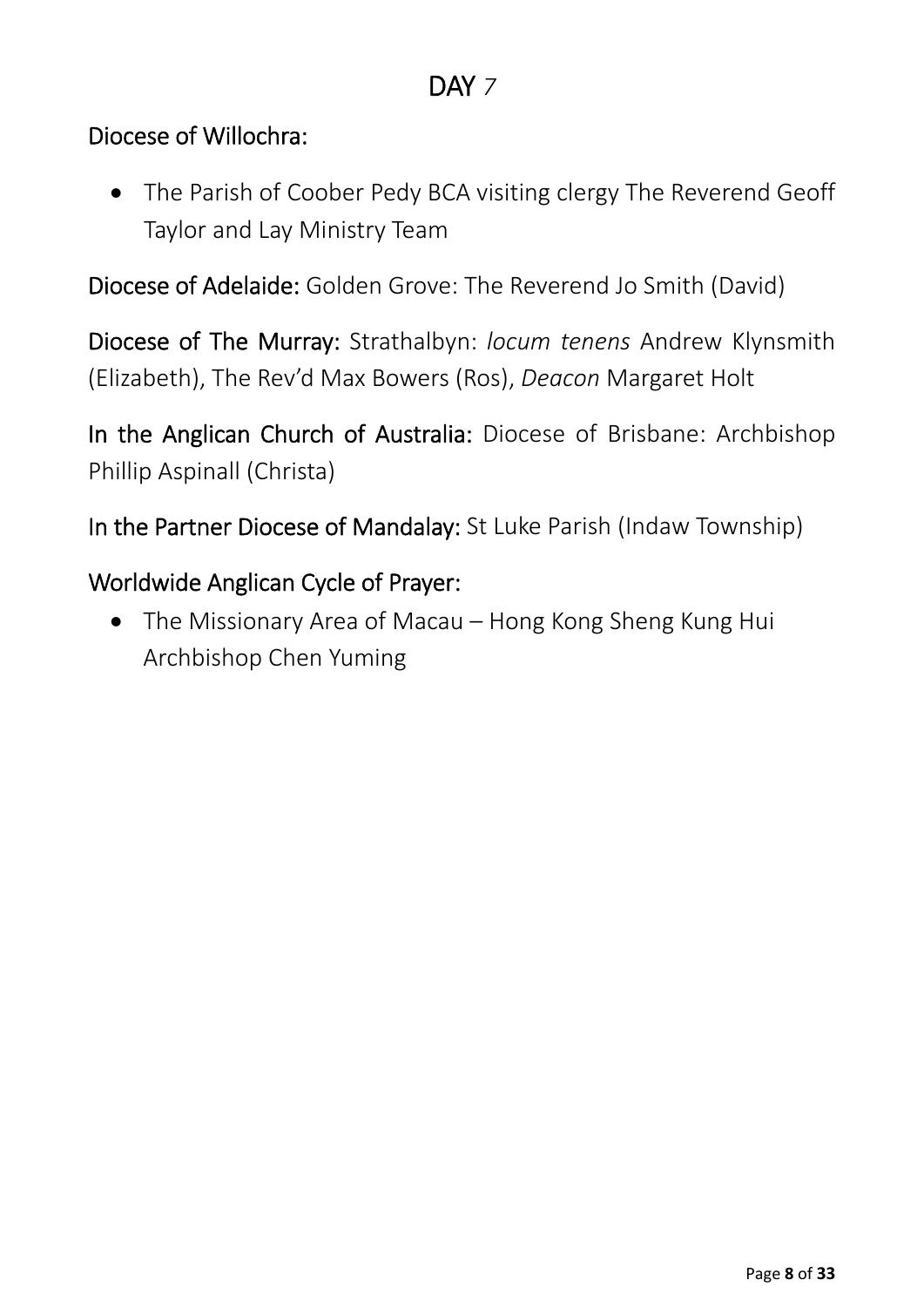The Community of Ss Barnabas and Cecilia in its Ministry of Encouragement; *(Nabas Community House, Gladstone)* The Reverend Sister Sandra; *(Dispersed Community Members)* Sisters Sue, Riccarda, Bev, Pauline, Cheryl, Katherine, Susan; *(Chaplain) vacant*, and Friends of the Community

Diocese of Adelaide: Goodwood: The Reverend Scott Moncrieff

Diocese of The Murray: Lower Limestone Coast (Millicent and Penola) Fr Lyndon Sulzberger (Rachele)

In the Anglican Church of Australia: Diocese of Bunbury: Bishop Ian Coutts (Anne)

In the Partner Diocese of Mandalay: St Paul Parish (Kathar Township)

Worldwide Anglican Cycle of Prayer:

• The Diocese of Machakos – The Anglican Church of Kenya Bishop Joseph Mutungi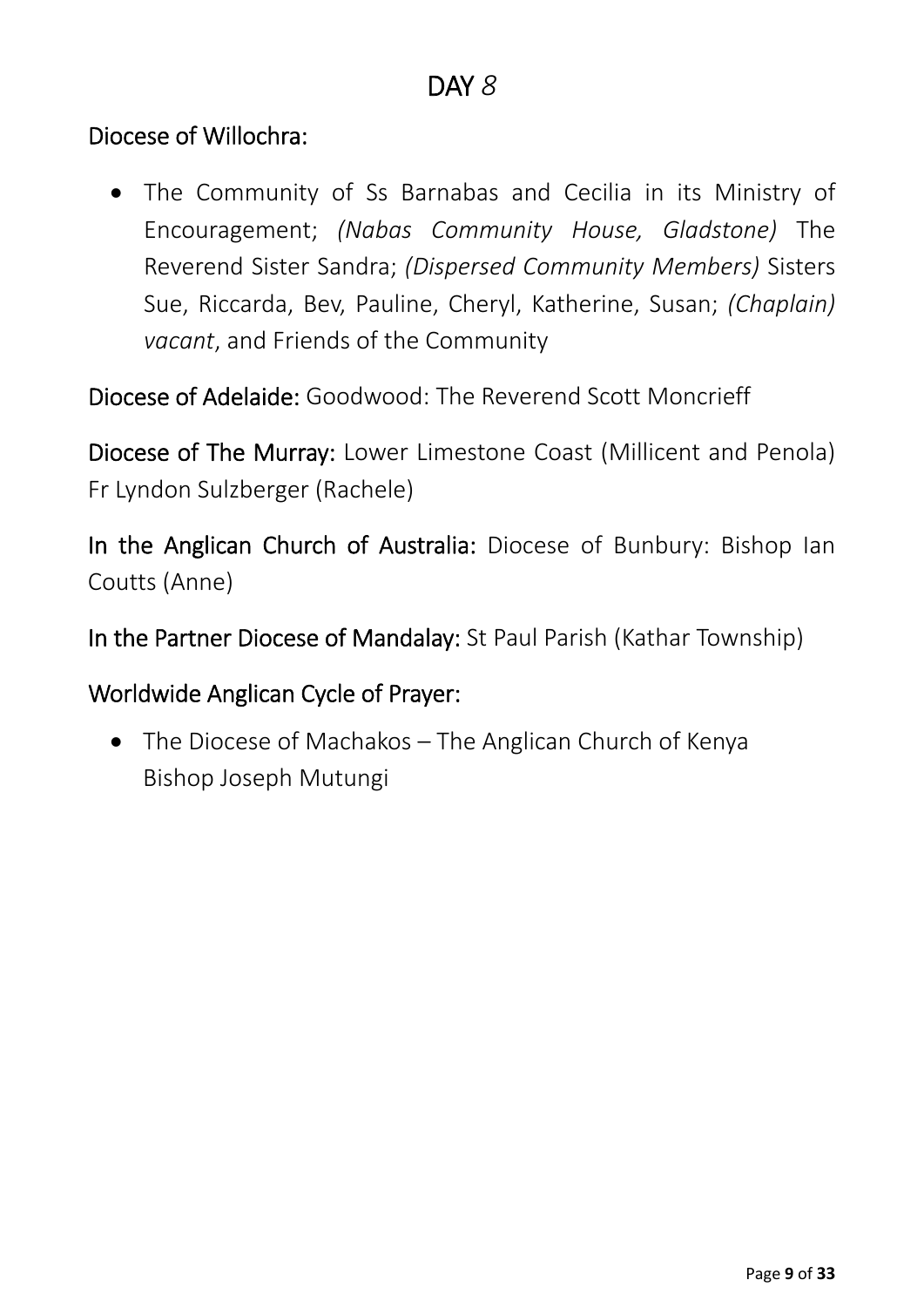#### Diocese of Willochra:

 Eastern Eyre Peninsula; The Reverend Hellena Thom and the people of Cleve, Cowell and Kimba

Diocese of Adelaide: Hawthorn: The Rev'd Dr Warren Huffa

Diocese of The Murray: Lower Limestone Coast (Mt Gambier): Fr Neil Fernando (Nalini)

In the Anglican Church of Australia: Diocese of Canberra‐Goulburn: The Rt Reverend Dr Mark Short (Monica)

In the Partner Diocese of Mandalay: St John Parish (Lashow Township)

#### Worldwide Anglican Cycle of Prayer:

 The Diocese of Madhya Kerala – The (united) Church of South India – Archbishop Thomas Kanjirappally Oommen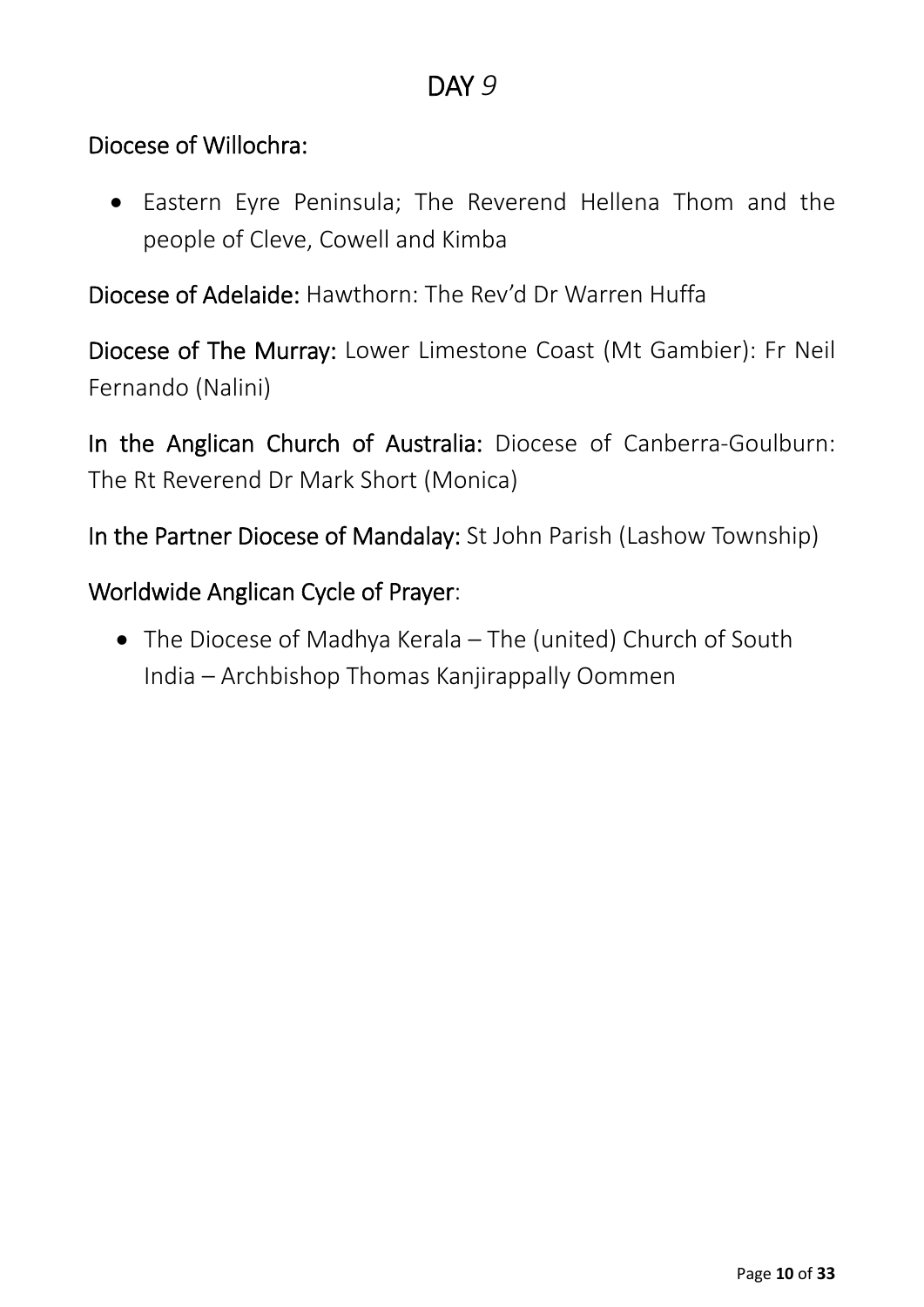#### Diocese of Willochra:

 The Ministry District of Eyre: The Reverend Hellena Thom and the people of Colton, Cummins, Elliston, Minnipa, Sheringa, Tumby Bay and Wudinna

Diocese of Adelaide: Henley and Grange: The Reverend John Miller

Diocese of The Murray: Upper Limestone Coast (Kingston ‐ Robe): *locum tenens* Bishop Michael Hough

In the Anglican Church of Australia: Bishop to the Armed Forces: Bishop Grant Dibden (Jeanette)

In the Partner Diocese of Mandalay: St Peter Parish (Namatu Township)

Worldwide Anglican Cycle of Prayer:

 The Diocese of Madi‐West Nile – The Church of the Province of Uganda Bishop Charles Collins Andaku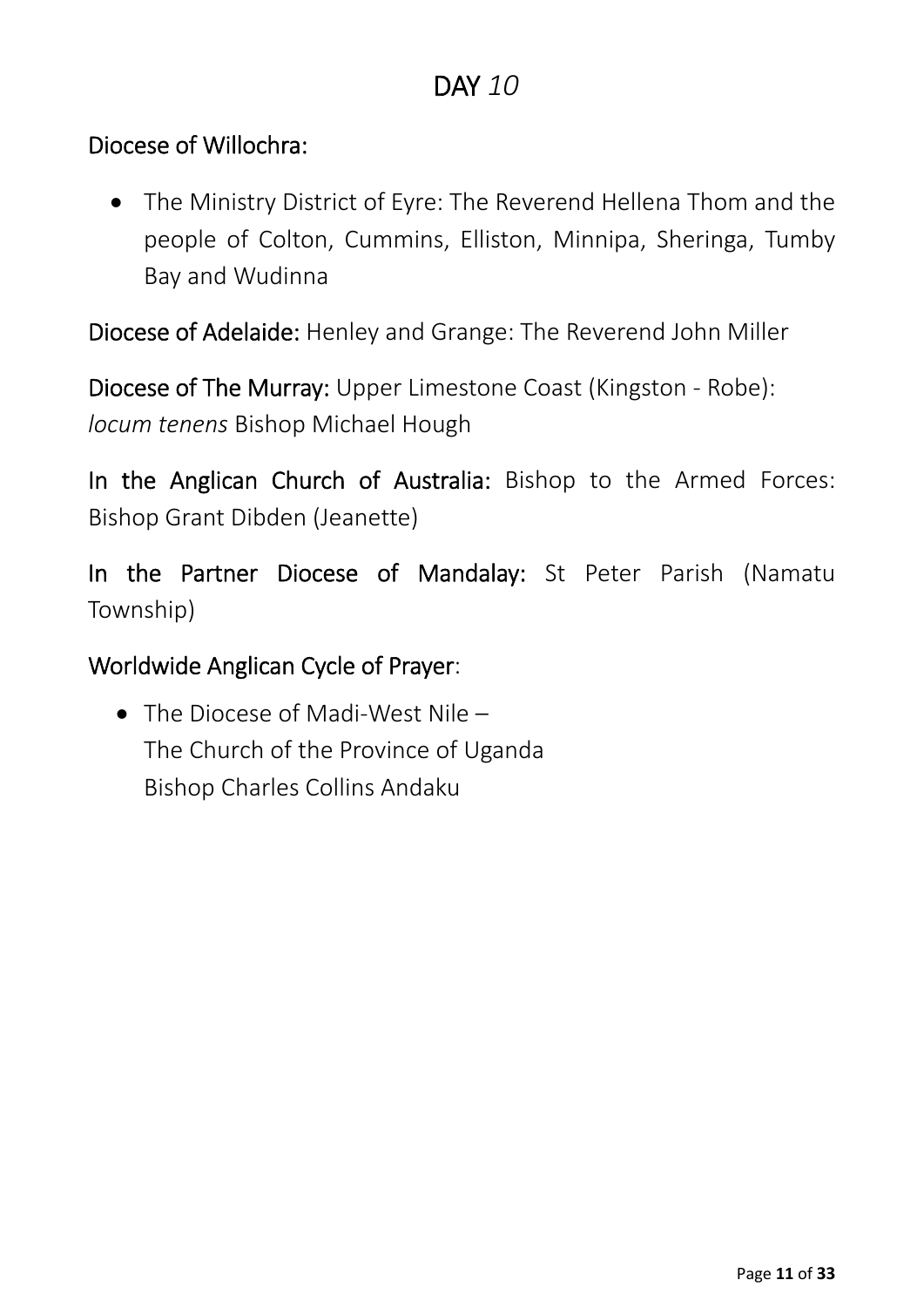#### Diocese of Willochra:

 The Copper Coast; Parish Priest, *locum tenens*: The Reverend Mark Sibly (Sarah) and the people of Kadina, Moonta and Wallaroo

Diocese of Adelaide: Ingle Farm & Para Hills: The Reverend Dr Joseph Chung (Virginia)

Diocese of The Murray: Upper Limestone Coast (Naracoorte): The Rev'd Wayne Corker

In the Anglican Church of Australia: Diocese of Gippsland: Bishop Richard Treloar (Leanne)

In the Partner Diocese of Mandalay: St Luke Parish (Lin Khey Township)

Worldwide Anglican Cycle of Prayer:

*Barnabas the Apostle*

 The Diocese of Madras – The (united) Church of South India Bishop George Stephen Jeyaraj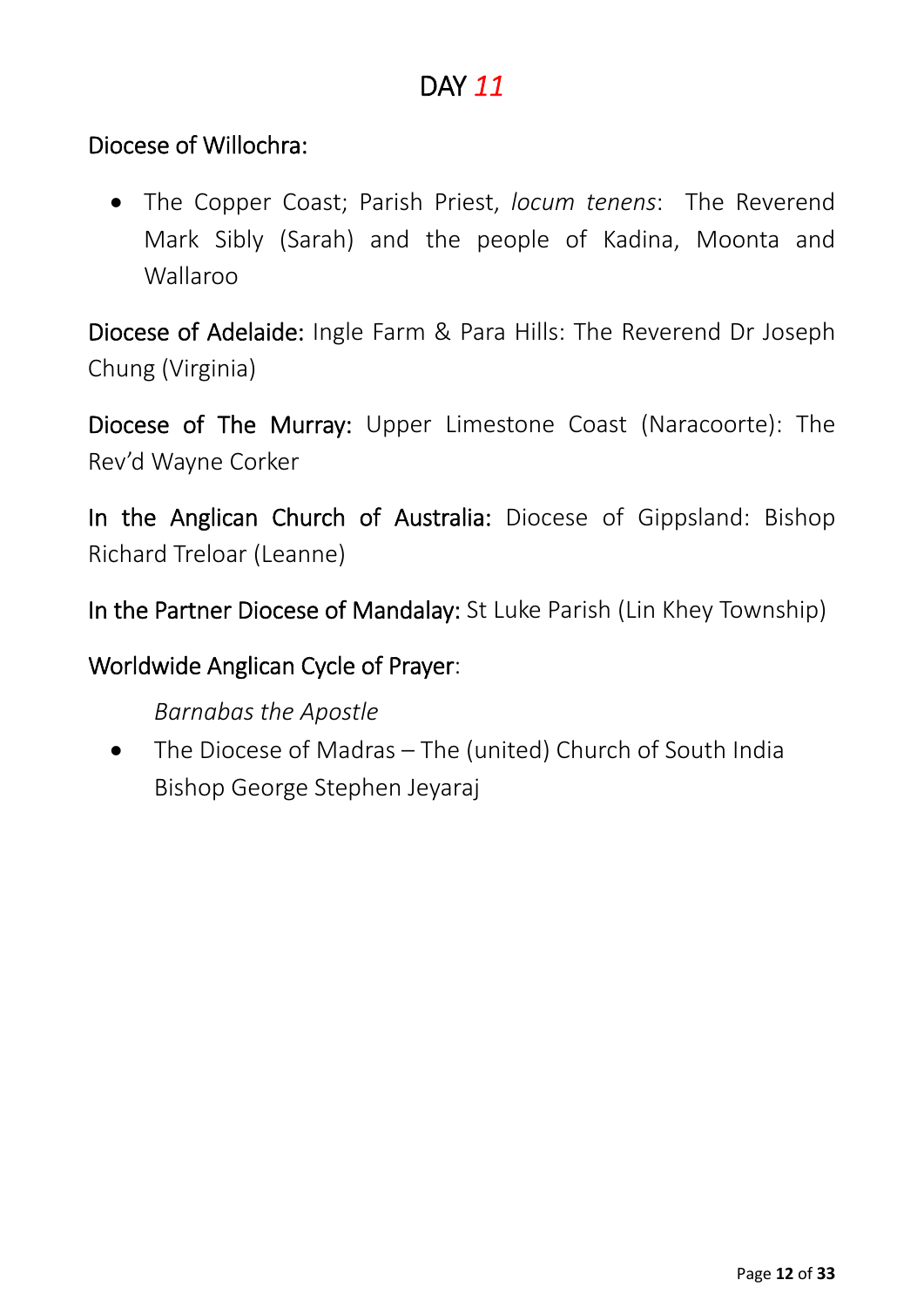#### Diocese of Willochra:

 Leigh Creek (Leigh Creek, the North East): The Reverend Trevor Briggs (Anne); Hawker: The Reverend Arthur Tanner (Jane); Blinman: The Reverend David Amery (Coralie)

Diocese of Adelaide: Kangaroo Island: *locum tenens* The Rev'd Phillip Bassett

Diocese of The Murray: Upper Limestone Coast (Tatiara): *vacant*

In the Anglican Church of Australia: Diocese of Grafton: Bishop Dr Murray Harvey (Leanne)

In the Partner Diocese of Mandalay: St Paul Parish (Pin Lon Township)

Worldwide Anglican Cycle of Prayer:

*Trinity Sunday*

• The Anglican Church of South America

*Primate* Bishop Nicholas James Quested Drayson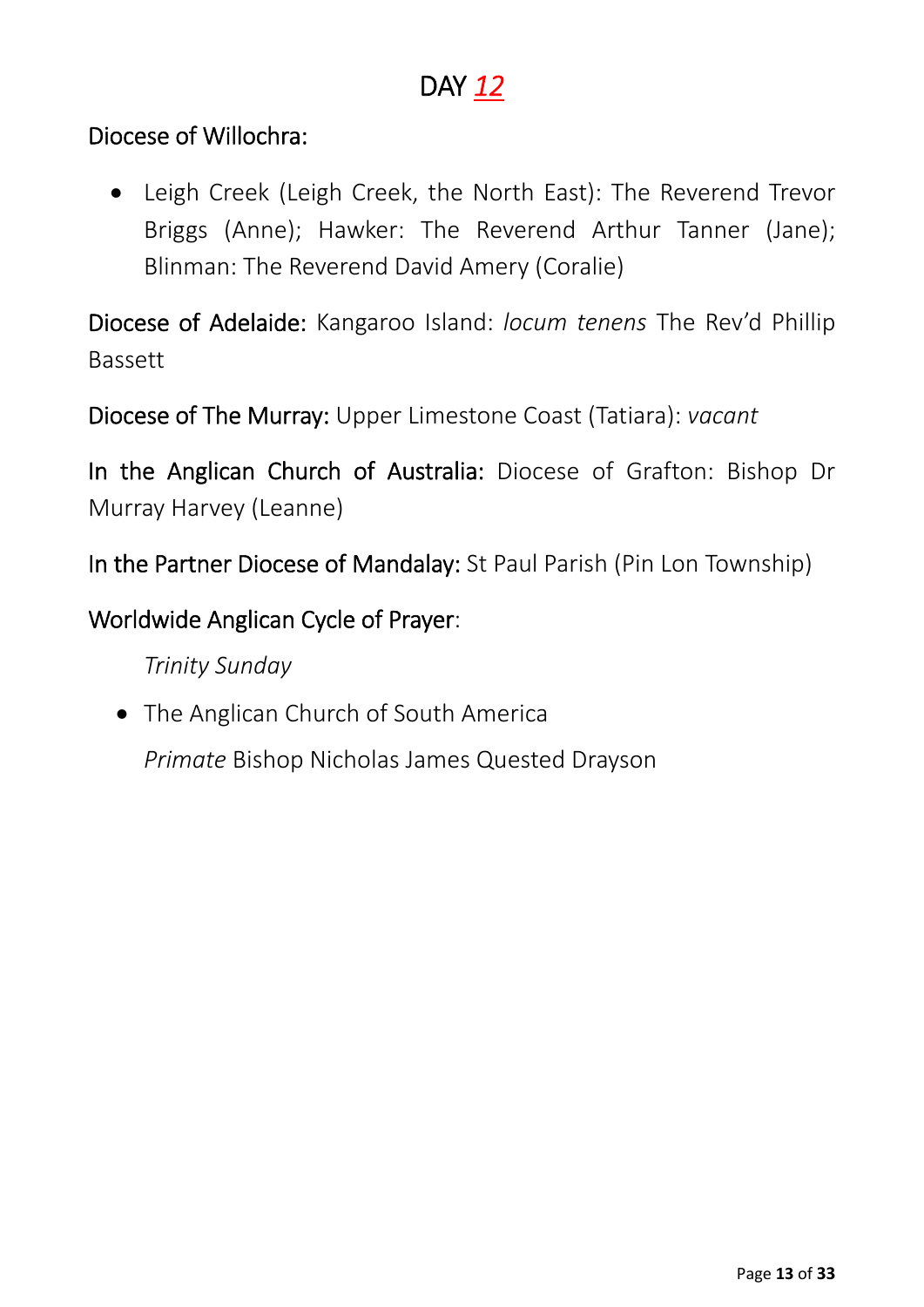#### Diocese of Willochra:

• The Ministry District of Yorke Peninsula: the Ven Andrew Lang (Louise); Deacon Rev'd Louise Lang (Andrew); The Reverend David Amery (Coralie) and The Reverend Christine Smith (Don); the people of Ardrossan, Maitland, Port Victoria and Point Pearce

Diocese of Adelaide: Kapunda: *locum tenens* The Reverend Yoganande Juste‐Constant

Diocese of The Murray: The Murray: The Reverand David Price (Lesley), The Reverend Ian Jansse (Eva), The Reverend Des Ackland (Raelene), The Reverend Bruce Hicks (Melita)

In the Anglican Church of Australia: National Aboriginal and Torres Strait Islander Anglican Council (NATSIAC)

In the Partner Diocese of Mandalay: St George Parish (Taung Gyi City)

#### Worldwide Anglican Cycle of Prayer:

● The Diocese of Madurai-Ramnad – The (united) Church of South India: Bishop Marialouis Joseph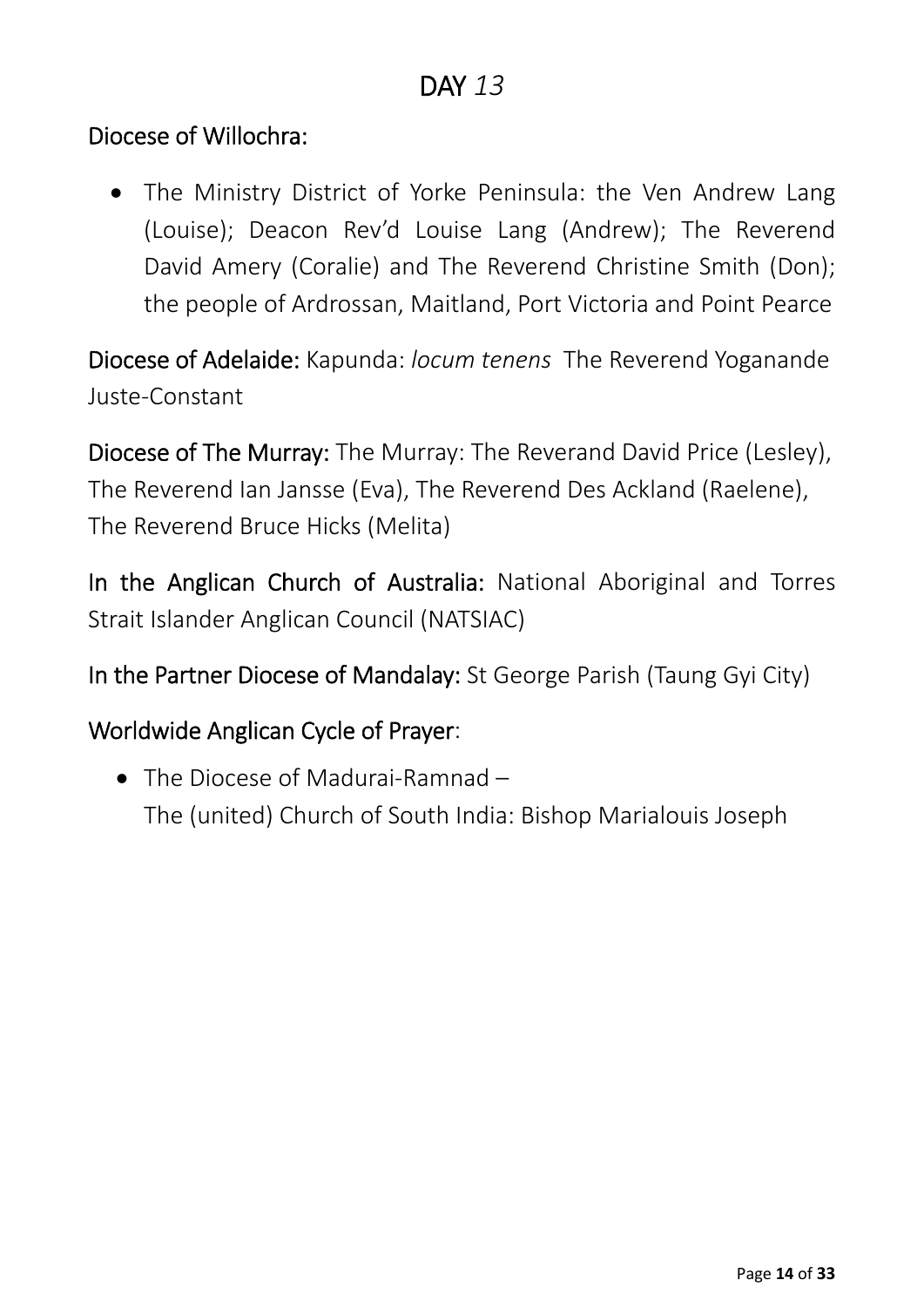#### Diocese of Willochra:

• The Ministry District of Yorke Peninsula: Ven Andrew Lang (Louise); Deacon Rev'd Louise Lang (Andrew) and the people of Minlaton, Mt Rat, Stansbury, Curramulka and Port Vincent

Diocese of Adelaide: Kensington: The Rt Rev'd Dr Tim Harris (Fiona)

Diocese of The Murray: Murraylands (The Murray Mallee): The Rev'd Bruce Hicks (Melita)

In the Anglican Church of Australia: National Aboriginal Bishop: Bishop Chris McLeod (Susan)

In the Partner Diocese of Mandalay: Christ Church Parish (Mai Shoo Township)

#### Worldwide Anglican Cycle of Prayer:

• The Diocese of Magwi – The Province of the Episcopal Church of South Sudan *(Eastern Equatoria Province)* Bishop James Primo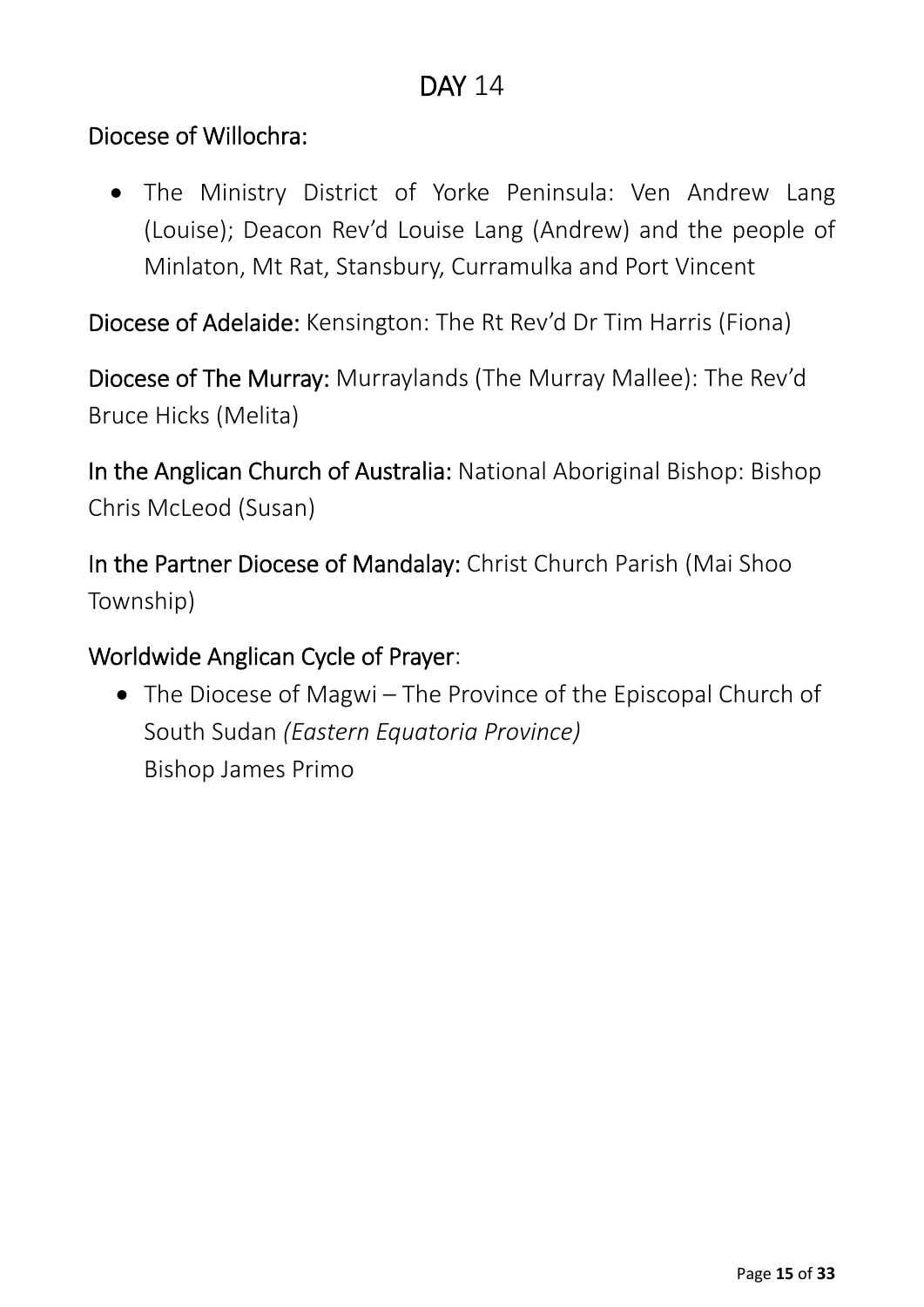• The Ministry District of Yorke Peninsula; Ven Andrew Lang (Louise); Deacon Rev'd Louise Lang (Andrew) and the people of Edithburgh, Yorketown, Corny Point and Warooka

Diocese of Adelaide: Kidman Park and Mile End: Zinkoo Han (Monica)

Diocese of The Murray: Mannum ‐ Mt Pleasant ‐ Mt Torrens: *vacant*

In the Anglican Church of Australia: Diocese of Melbourne: Archbishop Philip Freier (Joy)

In the Partner Diocese of Mandalay: St Catherine Parish (Kalaw Township)

Worldwide Anglican Cycle of Prayer:

• The Diocese of Mahajanga – The Church of the Province of the Indian Ocean Bishop Samuel Hall Speers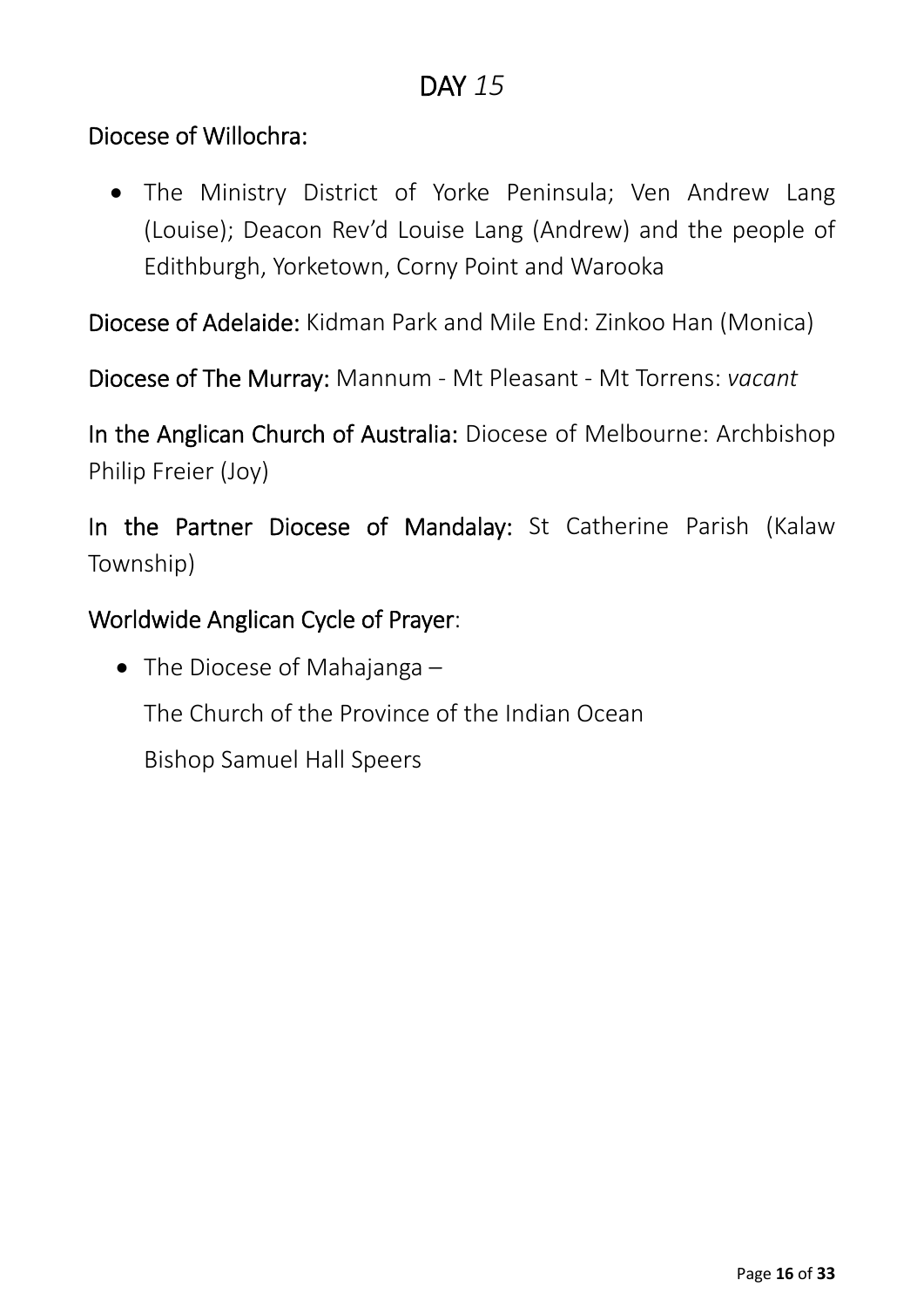#### Diocese of Willochra:

Ministry District of Yorke Peninsula (Edithburgh, Yorketown, Corny Point, Warooka): Ven Andrew Lang (Louise), Louise Lang (Andrew)

Diocese of Adelaide: Largs Bay: The Reverend Dr Simon Hill (Tania)

Diocese of The Murray: Riverland: *locum tenens* The Reverend Canon David Patterson

In the Anglican Church of Australia: Diocese of Newcastle: Bishop Dr Peter Stuart (Nicki)

In the Partner Diocese of Mandalay: All Saints Parish (Tamu Township)

#### Worldwide Anglican Cycle of Prayer:

*Corpus Christi*

• The Diocese of Maiduguri – The Church of Nigeria *(Anglican Communion)* Bishop Emmanuel Morris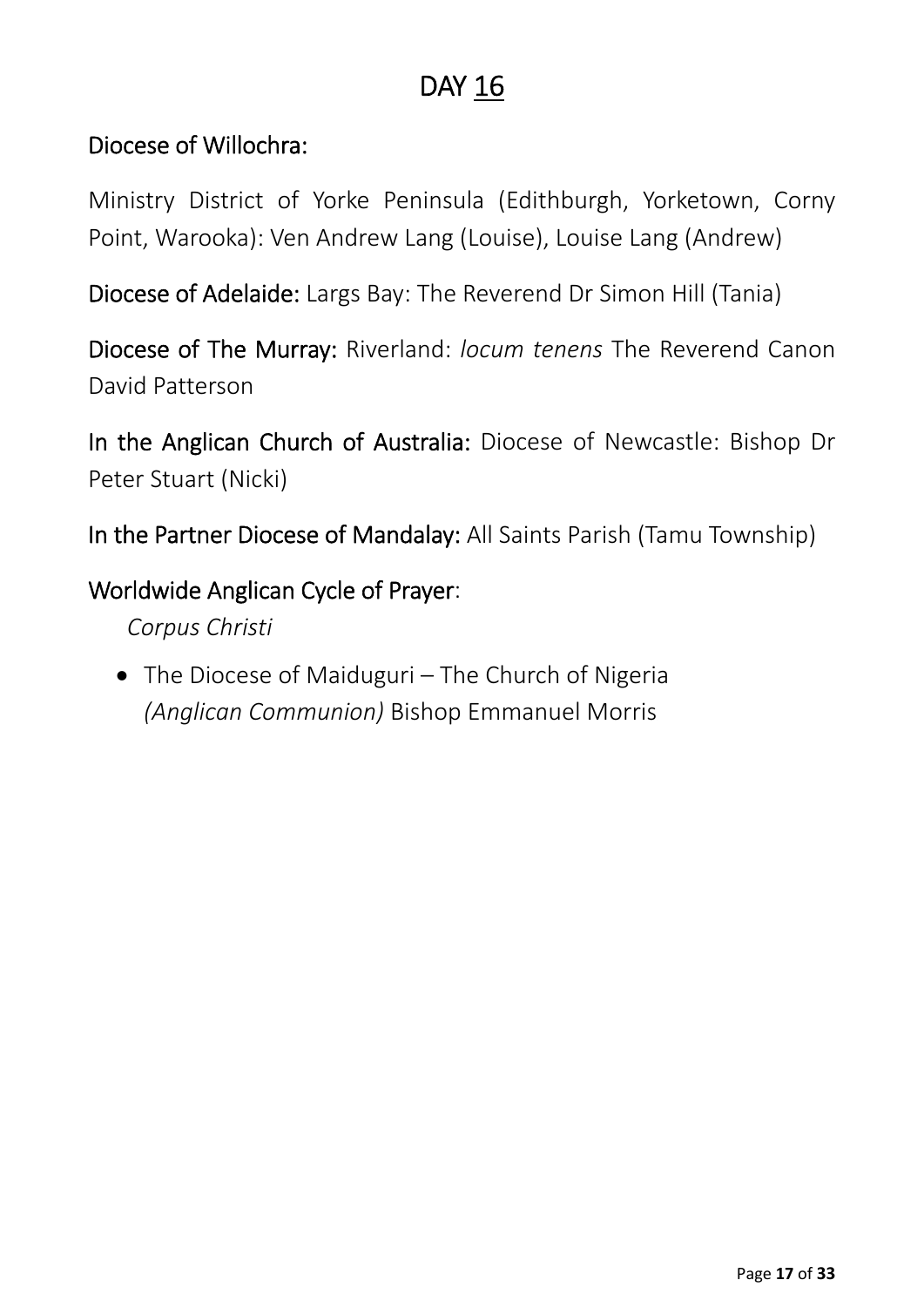#### Diocese of Willochra:

● Port Augusta - Quorn: Archdeacon Heather Kirwan

Diocese of Adelaide: Lockleys: The Rev'd Sue Burgess (Greg)

Diocese of The Murray: South Coast: Rev'd Chris Talbot (Kathy), The Rev'd Jonathan Jackson (Rebecca)

In the Anglican Church of Australia: Diocese of North Queensland:

Bishop Dr Keith Joseph

In the Partner Diocese of Mandalay: Emmanuel Parish (Khun Tong Village)

Worldwide Anglican Cycle of Prayer:

• The Diocese of Maine – The Episcopal Church *(I [1] Province)* Bishop Thomas J Brown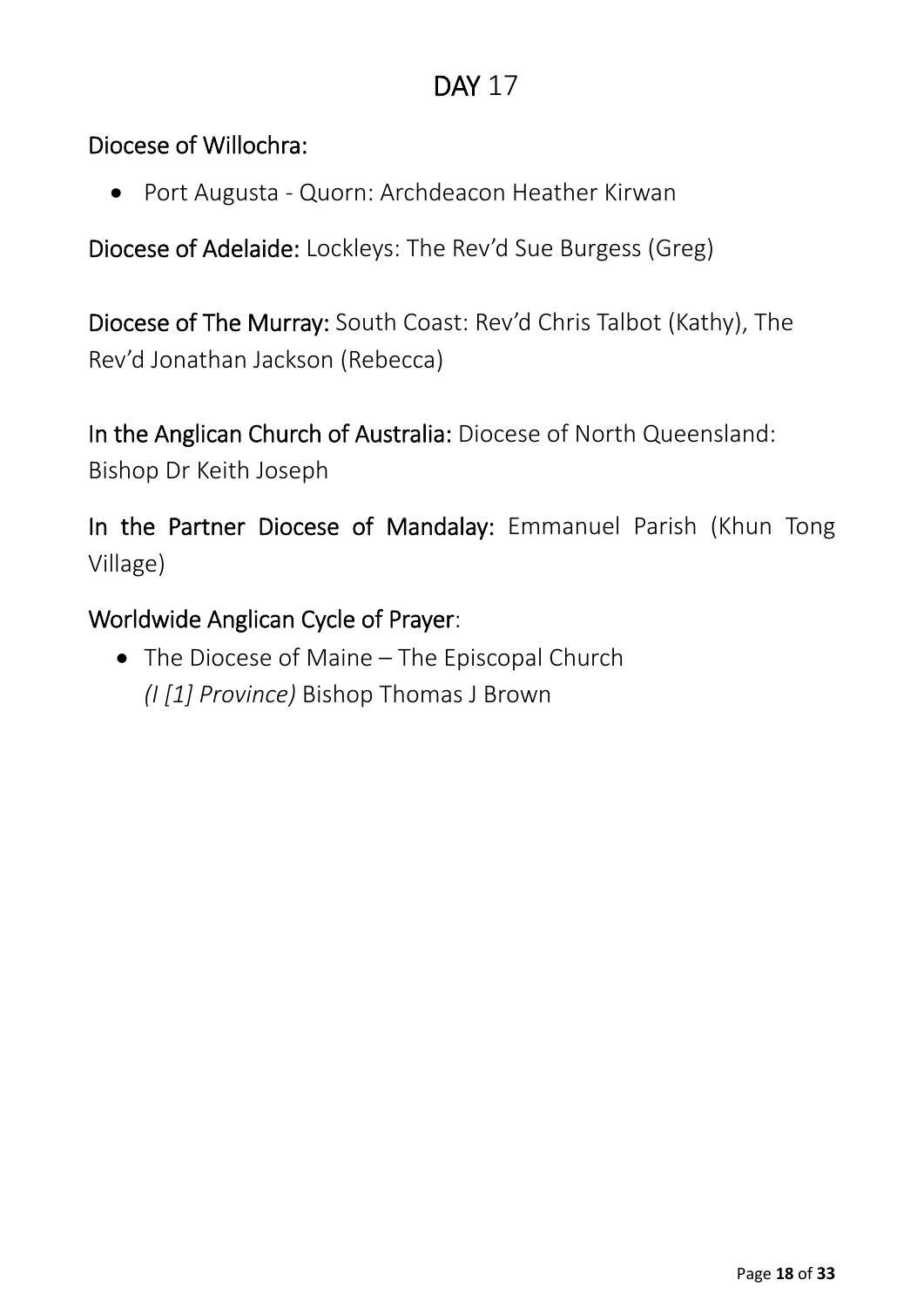#### Diocese of Willochra:

 The Parish of Port Lincoln (Coffin Bay, Coulta, Lake Wangary, Poonindie, Port Lincoln) Priest: The Reverend Stephen Weickhardt (Vanessa); Missionaries on Active Service

Diocese of Adelaide: Magill: The Reverend Mike Russell (Alison)

Diocese of The Murray: Southern Suburbs: The Reverend Cliff Greaves, The Reverend Andrew Forder (Debra), *Deacon* The Reverend Carol Cornwall (John)

In the Anglican Church of Australia: Diocese of North‐West Australia: Bishop Gary Nelson (Christine)

In the Partner Diocese of Mandalay: St Mary Parish (Tanan Village)

#### Worldwide Anglican Cycle of Prayer:

 The Diocese of Maiwut – The Province of the Episcopal Church of South Sudan: Bishop Peter Gatbel Kunen Lual *(Upper Nile Province)*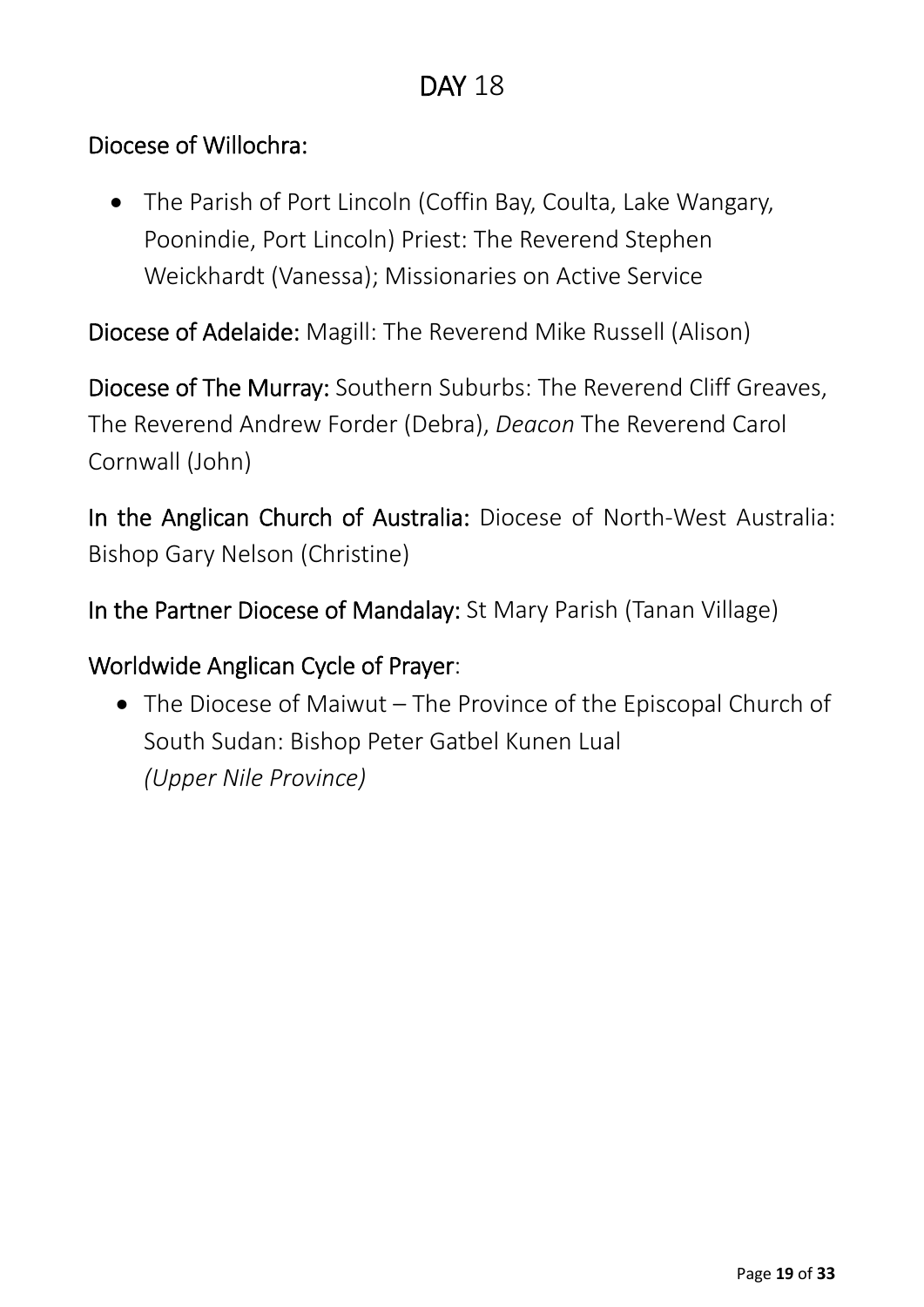#### Diocese of Willochra:

 The Parish of Flinders Plain (Port Broughton, Crystal Brook and the Cathedral Parish of SS Peter and Paul, Port Pirie); The Dean: The Very Reverend Mark Hawkes (Fiona); The Reverend Lettie Allen; The Reverend Sandra Bryson

Diocese of Adelaide: Mallala and Two Wells: *locum tenens* The Reverend Samson Asirvatham

Diocese of The Murray: Western Fleurieu: The Reverend Simon Waters (Susie), The Reverend Brenton Dick (Lyn), *Deacon* Peter Chapman (Heather)

In the Anglican Church of Australia: Diocese of Perth: Archbishop Kay Goldsworthy (Benjamin)

In the Partner Diocese of Mandalay: Christ Church Parish (Homalin Township)

#### Worldwide Anglican Cycle of Prayer:

*First Sunday After Trinity*

• Province of the Episcopal Church of South Sudan *Primate* Archbishop Justin Badi Arama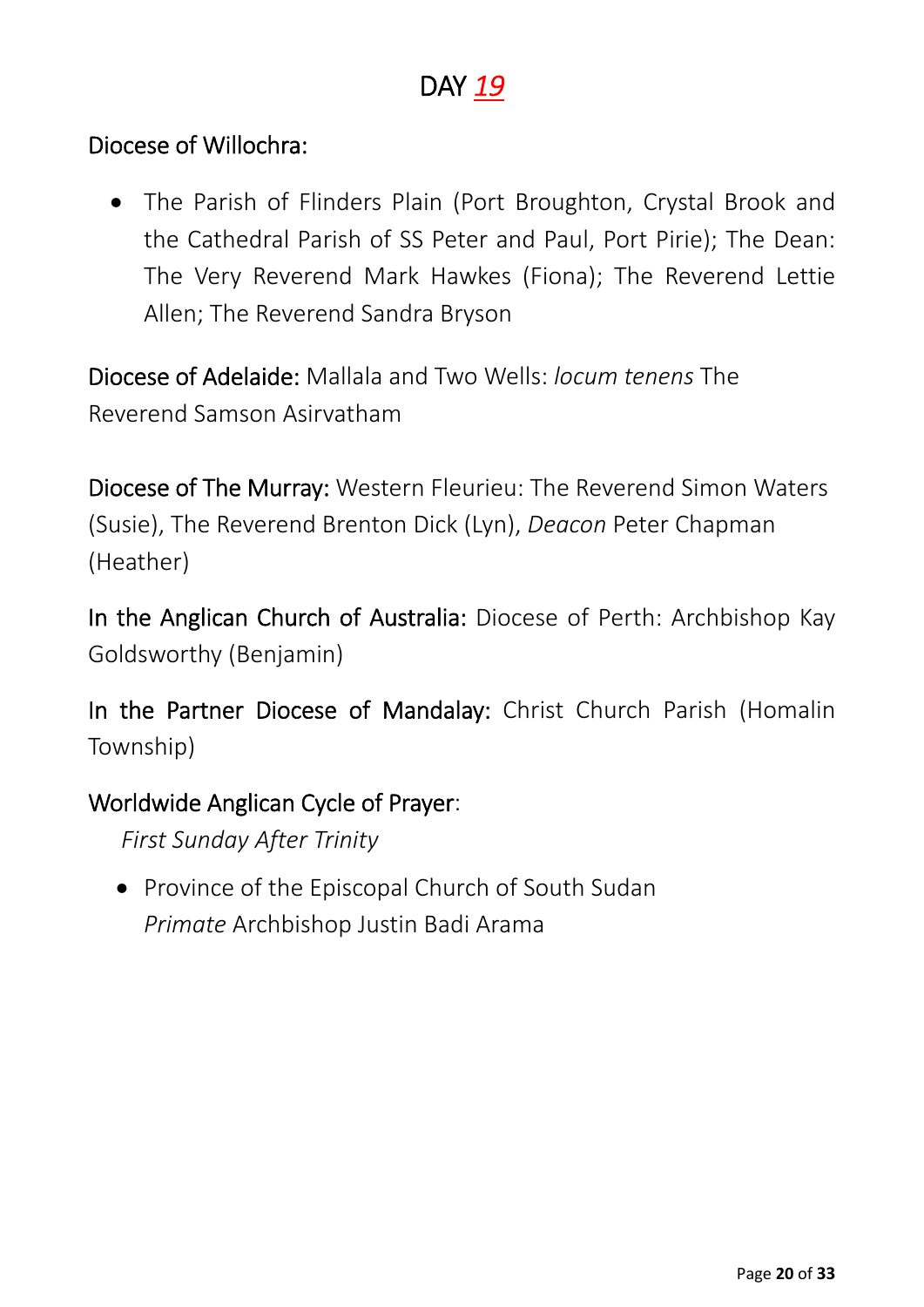#### Diocese of Willochra:

 The Parish of Roxby Downs (Roxby Downs, Andamooka, Woomera): The Reverend Glen McDonald (Beth); and the people of Roxby Downs, Andamooka and Woomera

Diocese of Adelaide: Mitcham: The Reverend David Covington‐Groth (Carolyn), Deborah Jeanes (Jeff)

Diocese of The Murray: Increase in vocations to ordained and licensed ministry

In the Anglican Church of Australia: Diocese of the Riverina:

The Bishop Donald Kingsley Kirk (Camryn)

In the Partner Diocese of Mandalay: Emmanuel Parish (Modumfie Village)

#### Worldwide Anglican Cycle of Prayer:

• The Diocese of Makamba – The Anglican Church of Burundi Archbishop Sixbert Macumi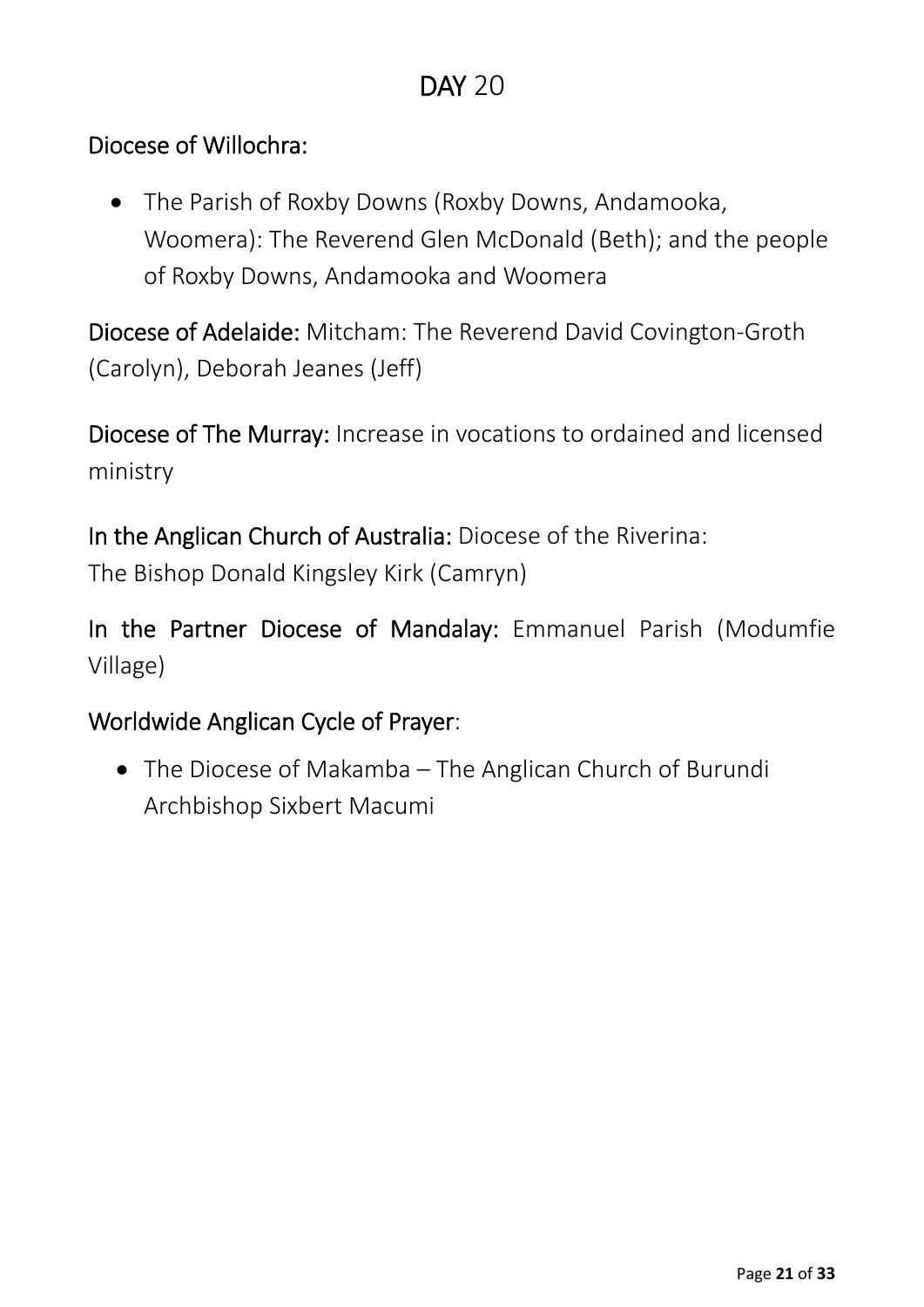#### Diocese of Willochra:

 The Ministry District of Southern Flinders (Melrose, Orroroo, Peterborough, Terowie, Wilmington and Wirrabara): District Priest, The Reverend Canon John Fowler and the people of Melrose, Orroroo, Peterborough, Terowie, Wilmington and Wirrabara

Diocese of Adelaide: Modbury: *locum tenens* The Reverend Don Owers (Elizabeth), The Reverend Cameron Burr

Diocese of The Murray: For the education and training of Lay Ministers in Formation: Alison Dutton, Jocelyn Kellam and Phil Alcorn

In the Anglican Church of Australia: Diocese of Rockhampton: Bishop Peter Grice (Virginia)

In the Partner Diocese of Mandalay: Christ Church (Lik Khow Village)

Worldwide Anglican Cycle of Prayer:

• The Diocese of Makueni – The Anglican Church of Kenya Bishop Francis Mboya Matui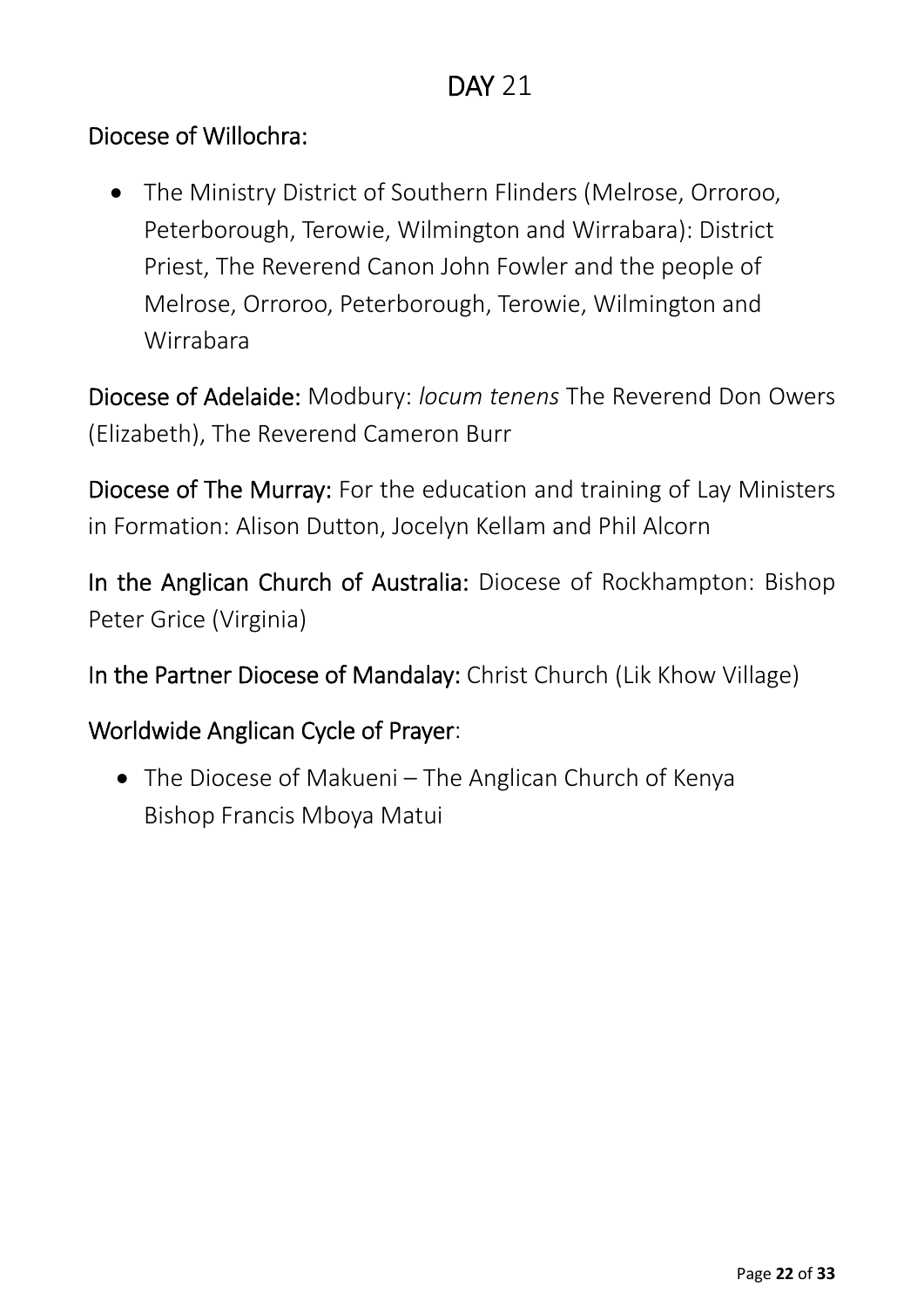• The Ministry District of Southern Flinders (Georgetown, Gladstone, Jamestown, Laura, Spalding, the North‐East Mission) District Priest: The Reverend Canon John Fowler; Local Priest, The Reverend Wendy Cooper (Tim); Local Priest, The Reverend Sr Sandra Sears; The Reverend Sarah Wiles (Steve); Rev'd Mother Sorèl Coward (Jane); the people of Georgetown, Gladstone, Jamestown, Laura, Spalding and the North‐East Mission

Diocese of Adelaide: North Adelaide, Christ Church: The Reverend Stephen Bloor (Deborah)

Diocese of The Murray: For the continuing formation, education and training for ordained ministry: The Reverend Brenton Dick, The Reverend Daniel Irvine, The Reverend Bruce Hicks, The Reverend Ian Jansse, The Reverend Des Ackland, The Reverend Margaret Holt, The Reverend Carol Cornwell, The Reverend Peter Chapman and The Reverend Jonathan Jackson

In the Anglican Church of Australia: Diocese of Sydney: Archbishop Kanishka Raffel (Cailey)

In the Partner Diocese of Mandalay: St Michael Parish (New Lik Khow Village)

#### Worldwide Anglican Cycle of Prayer:

• The Diocese of Makurdi – The Church of Nigeria (Anglican Communion) *(Abuja Province)* Bishop Nathan Nyitar Inyom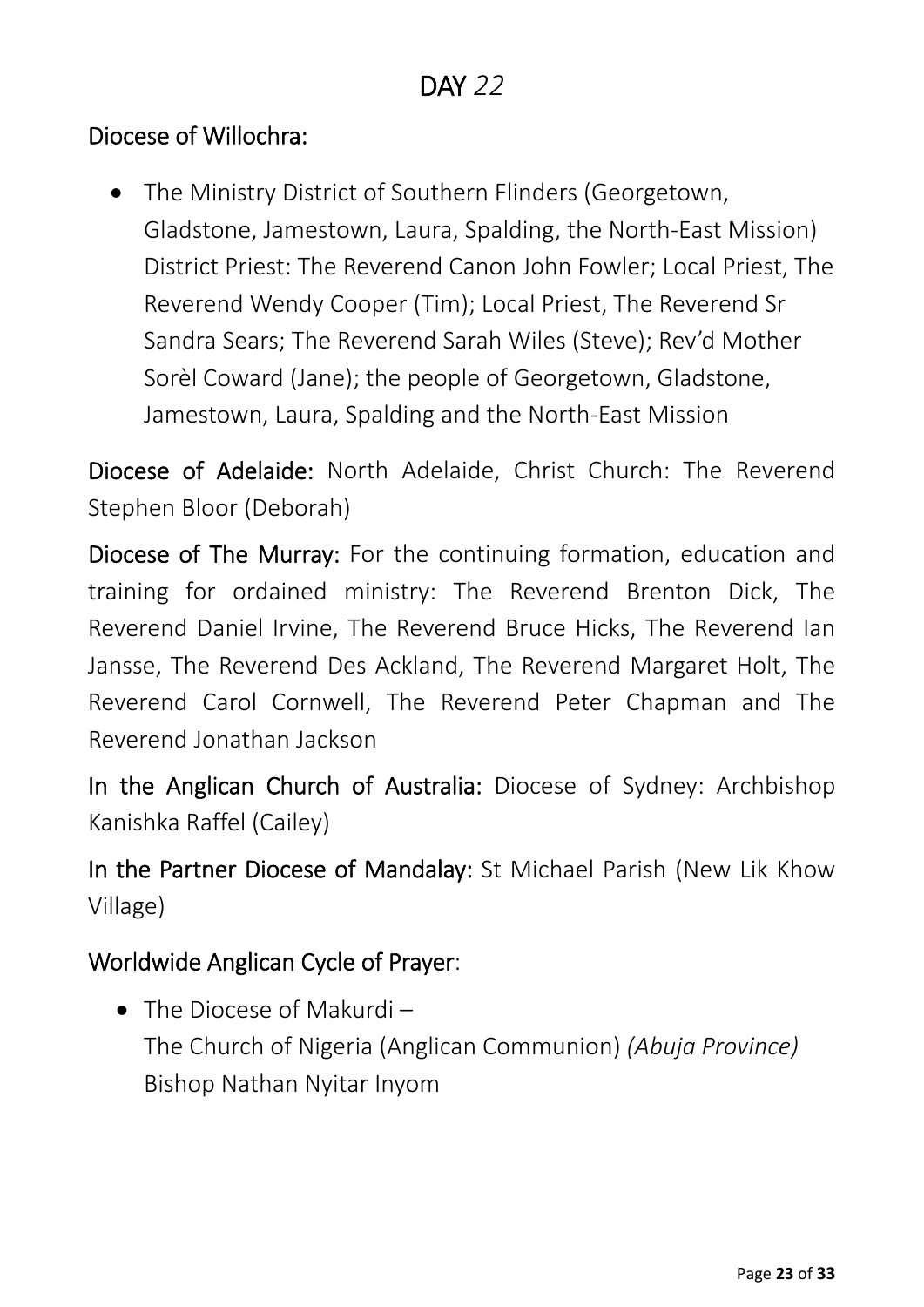#### Diocese of Willochra:

 The Parish of Streaky Bay (Haslam/Chilpanunda, Mt Cooper, Poochera and Streaky Bay) The Reverend Phil Bentley (Narelle) and the people of Haslam/Chilpanunda, Mt Cooper, Poochera and Streaky Bay

Diocese of Adelaide: North Adelaide, St Cyprian's: The Reverend Grant Moore (Olwen)

Diocese of The Murray: Op-Shop volunteers and mission outreach programmes

In the Anglican Church of Australia: Diocese of Tasmania: Bishop Dr Richard Condie (Helen)

In the Partner Diocese of Mandalay: St Peter Parish (Tan Yoe Village)

#### Worldwide Anglican Cycle of Prayer:

 The Diocese of Malabar – The (united) Church of South India Bishop Royce Manoj Victor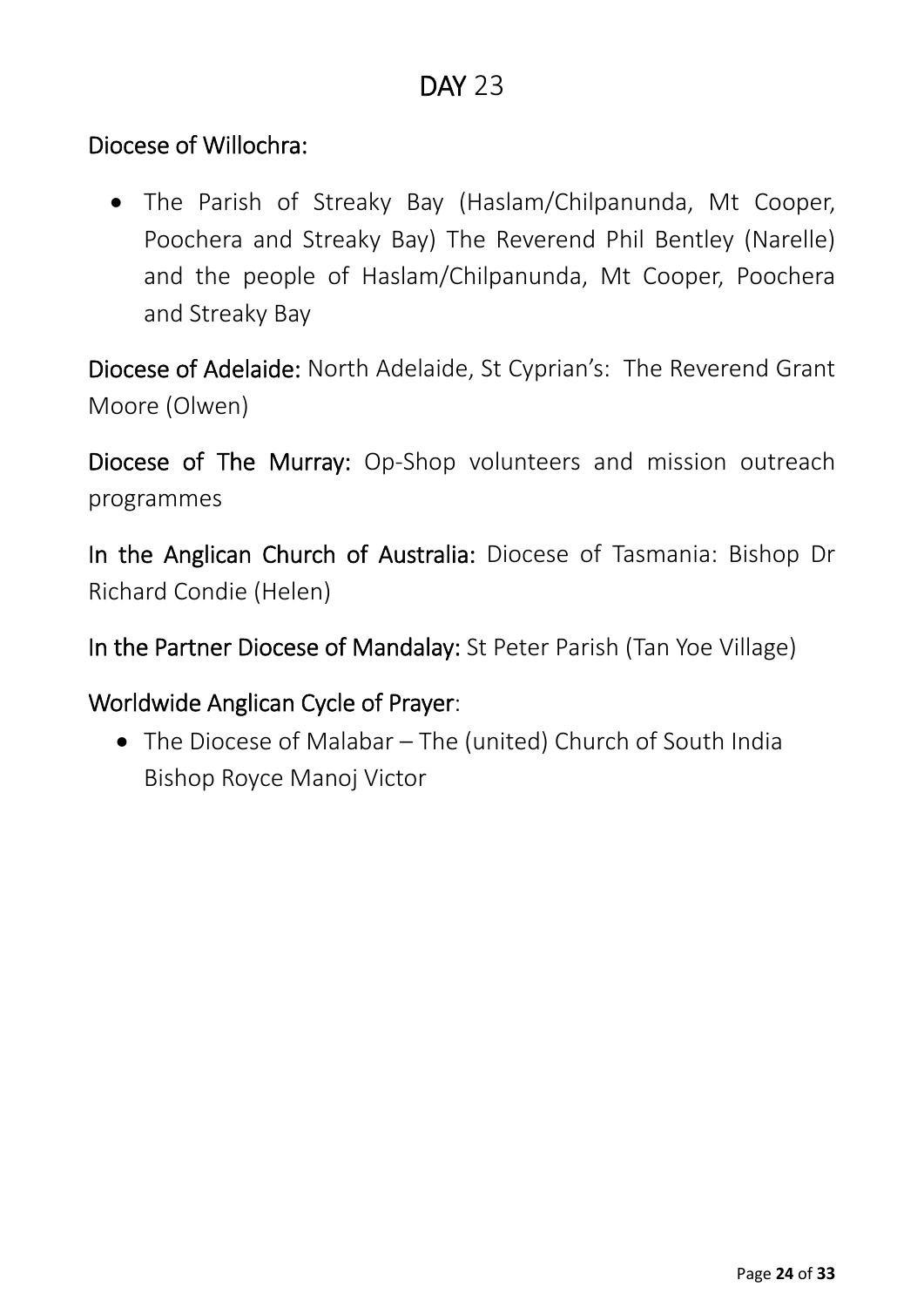#### Diocese of Willochra:

 The Ministry District of Wakefield (Auburn, Balaklava, Belvidere, Bungaree, Riverton, Snowtown, Watervale and Yacka); District Priest: The Reverend David Thompson (Jenny); The Reverend Gregory Stephens; and the people of Auburn, Balaklava, Belvidere, Bungaree, Riverton, Snowtown, Watervale and Yacka; Ministry of Eco‐Spirituality, The Reverend David Thompson and The Reverend Jenny Thompson; The Reverend Anne Ford (Michael)

Diocese of Adelaide: Norton Summit: The Reverend John Venus

Diocese of The Murray: Investigator College: *Principal* The Reverend John Robinson

In the Anglican Church of Australia: Diocese of The Murray: Bishop Keith Dalby (Alice)

In the Partner Diocese of Mandalay: St David Parish (Kham Ti Township)

#### Worldwide Anglican Cycle of Prayer:

*The Birth of John the Baptist*

• The Diocese of Malaita – The Anglican Church of Melanesia Bishop Samuel Sahu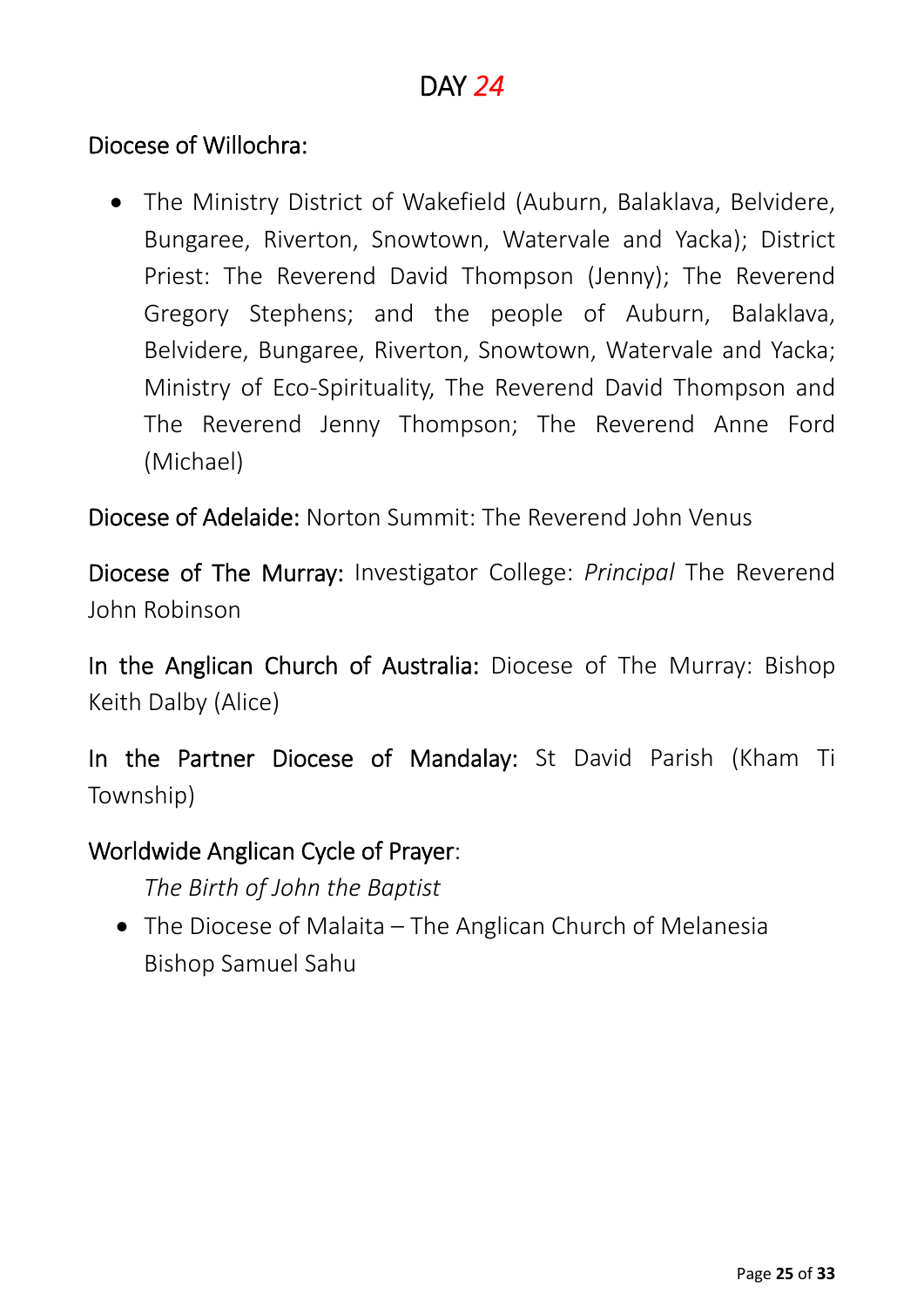The Ministry District of Wakefield (Clare, Hamley Bridge and Penwortham); District Priest, the Reverend David Thompson (Jenny); the Reverend Darren Hewitt (Rachel); the Reverend Anne Ford (Michael); the people of Clare, Hamley Bridge and Penwortham; and the Sacred Space for Healing and Quiet (Healing) Garden, St Peter's Mintaro, Joe and Jean Johns

Diocese of Adelaide: Norwood: The Reverend Shane Ellery (Caitlin), The Reverend Nathaneal Reuss (Ruth)

Diocese of The Murray: Woodcroft College: *Head of College* Shannon Warren

In the Anglican Church of Australia: Diocese of The Northern Territory: Bishop Dr Gregory Anderson (Annette)

In the Partner Diocese of Mandalay: The Music and Ministry School: pray for the students as they settle in away from home and family, for the principal, the teaching staff and those providing food and caring for the students and accommodation.

#### Worldwide Anglican Cycle of Prayer:

• The Diocese of Malakal – The Province of the Episcopal Church of South Sudan *(Upper Nile Province)* Bishop Kiir Mayath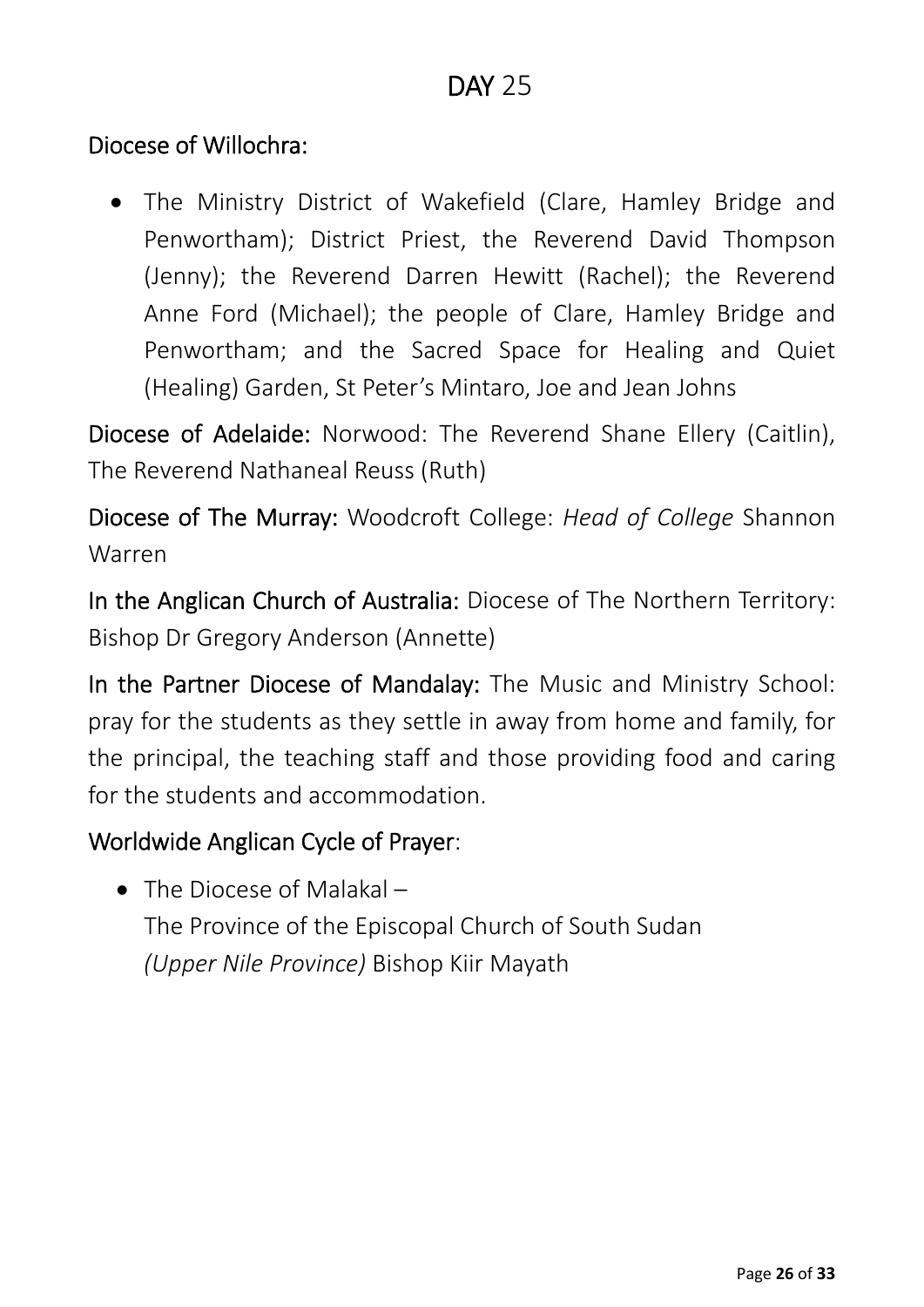#### Diocese of Willochra:

• Anglicare Willochra: The Reverend Louise Lang (Andrew); The Committee; Mission Agencies of our Church, including Anglican Board of Mission, The Bush Church Aid Society and the Church Missionary Society

Diocese of Adelaide: Parkside: The Reverend Ali Wurm, The Reverend Deirdre Ragless

Diocese of The Murray: Anglican Community Care (ac. Care)

In the Anglican Church of Australia: Diocese of Wangaratta: Bishop Clarence Bester (Michelle)

In the Partner Diocese of Mandalay: The Nationalities Children's Orphanage in Shwebo: Let us pray for the Orphanage at Shwebo and the Director Susanna with her staff as they provide for the emotional, spiritual and physical needs of the students.

#### Worldwide Anglican Cycle of Prayer:

*Second Sunday After Trinity*

• Province of the Episcopal Church of Sudan: Primate Archbishop Ezekiel Kumir Kondo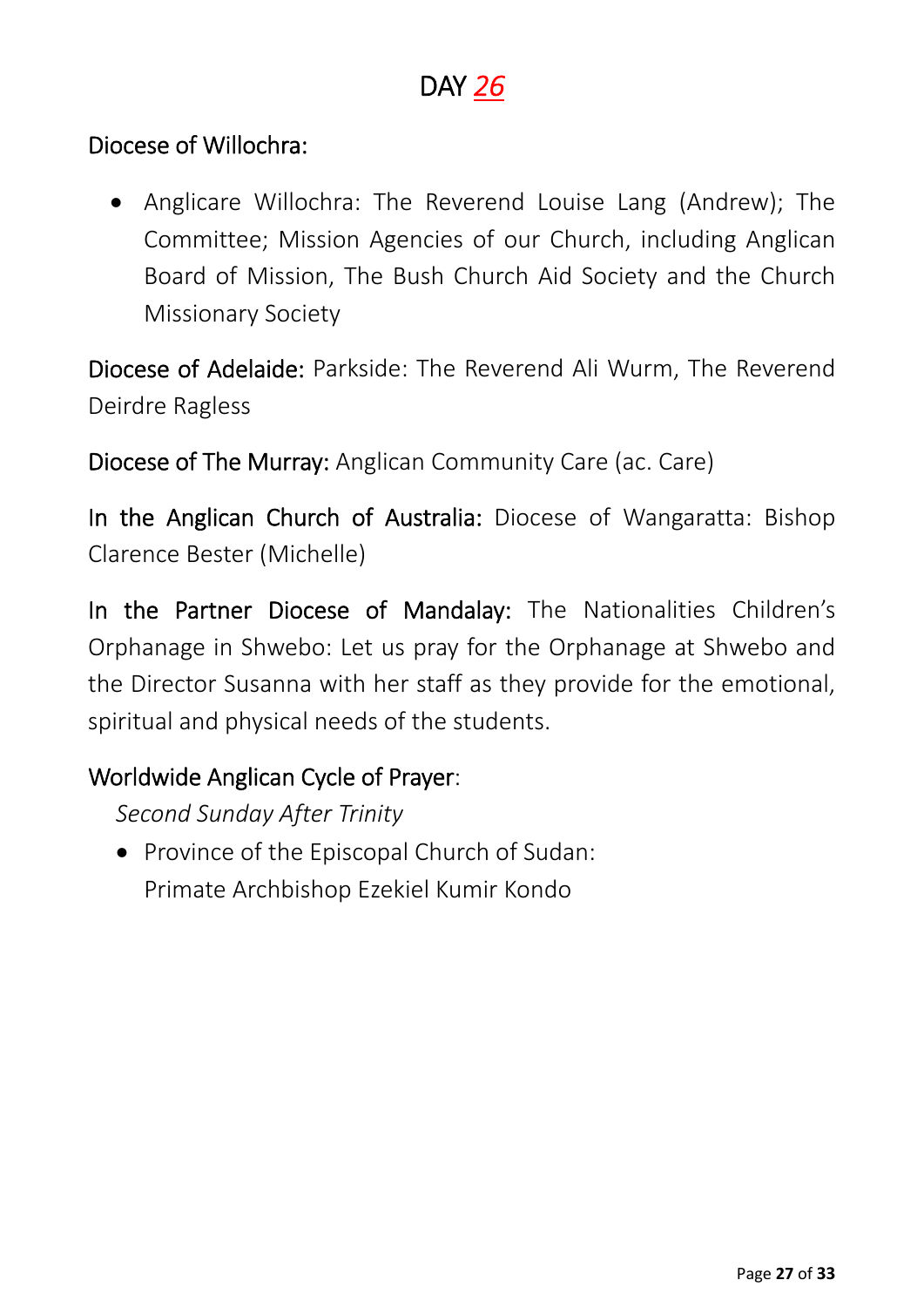#### Diocese of Willochra:

 The Parish of Whyalla; Ven Heather Kirwan; and the people of Iron Knob and Whyalla. The Anglicare Outreach Centre in Whyalla; TACL (Training Aboriginal Christian Leaders) working with Indigenous People at Port Augusta, Ceduna and the Pitjantjatjara Lands

Diocese of Adelaide: Payneham: The Reverend Janet Phillips (Paul), The Reverend Dawn Colsey, The Reverend Hilary Reddrop (Alan)

Diocese of The Murray: Mothers' Union: *Diocesan President* Jocelyn Williamson; *Chaplain* The Reverend Daniel Irvine (Jasamine)

In the Anglican Church of Australia: The Diocese of Willochra: Bishop John Stead (Jan)

In the Partner Diocese of Mandalay: The Meditation Centre in Mandalay: Pray for this centre and may this place be blessed by God's Holy Spirit and bring peace and rest to those who stay there

## Worldwide Anglican Cycle of Prayer:

 The Diocese of Lake Malawi – The Church of the Province of Central Africa: Bishop Francis Kaulanda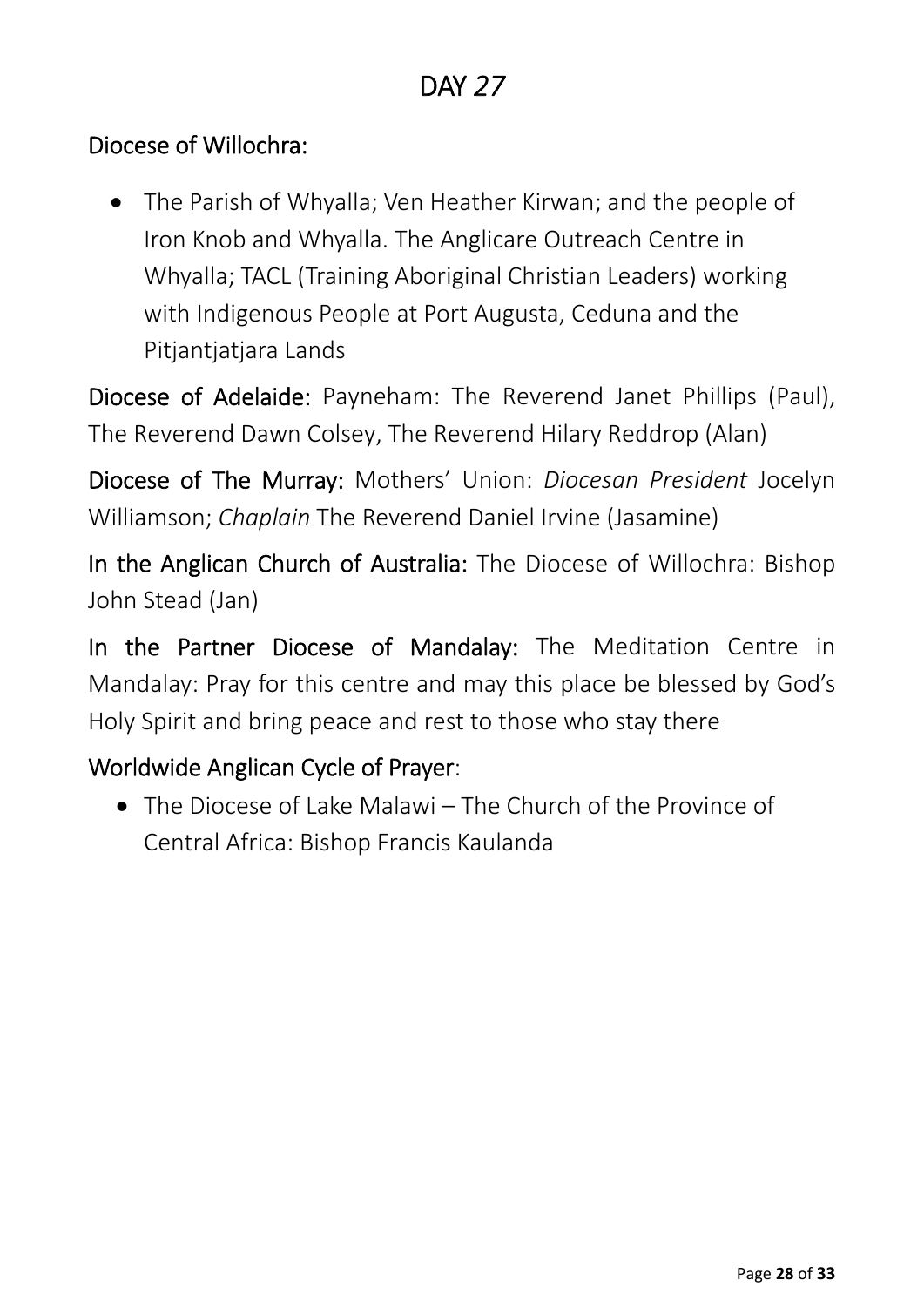#### Diocese of Willochra:

Retired clergy and clergy widows/widowers

Diocese of Adelaide: Plympton: The Reverend Michael Lane (Carol)

Diocese of The Murray: Registrar: Donna Jones, Office Staff: Jasamine Irvine (Maternity Leave)

In the Anglican Church of Australia: Anglicare Australia: Kasy Chambers

In the Partner Diocese of Mandalay: The Diocesan Learning Centre in Mandalay: Pray for the director and staff that they and their students will grow in the knowledge and love of God and his Son, Jesus Christ

#### Worldwide Anglican Cycle of Prayer:

 The Diocese of Northern Malawi – The Church of the Province of Central Africa Bishop Fanuel Emmanuel Magangani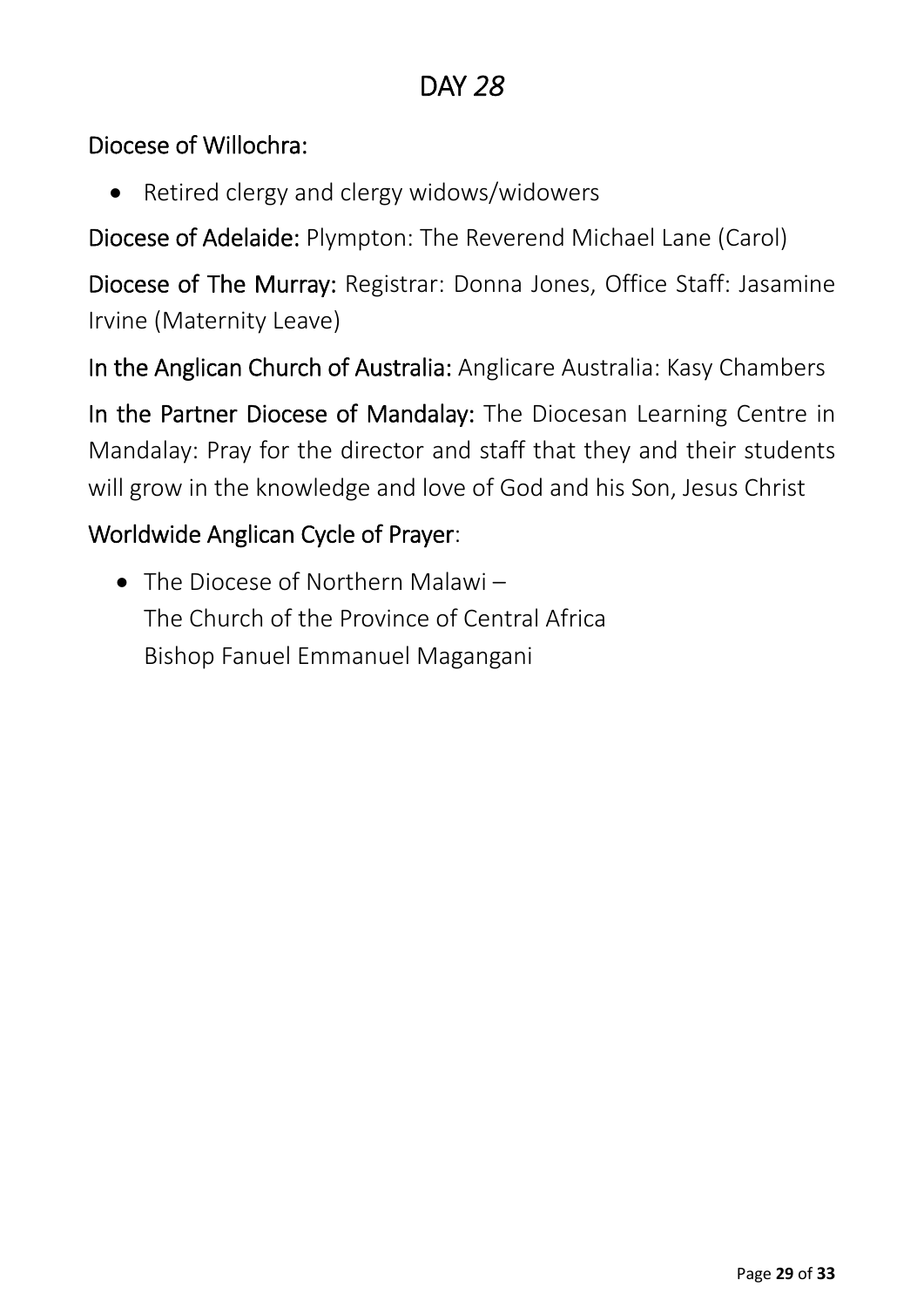#### Diocese of Willochra:

• The Willochra Home for the Aged at Crystal Brook; Clinical Manager, Leonie Gibbons, the Board, Organisational and Clinical Governance, Staff and Residents. Camp Willochra, Melrose: Camp Managers: Jerrell and Jayne Alexander

Diocese of Adelaide: Port Adelaide: *locum tenens* The Very Rev'd Dirk van Dissel

Diocese of The Murray: Retired Clergy and Widows

In the Anglican Church of Australia: Theological Colleges and Religious Communities

In the Partner Diocese of Mandalay: Ordination Training – Holy Cross Theological College in Yangon: Pray for its principal, Rev. Dr Samuel San Myat Shwe, all faculty, staff and students.

#### Worldwide Anglican Cycle of Prayer:

*Peter and Paul, Apostles*

 The Diocese of Southern Malawi – The Church of the Province of Central Africa Bishop Alinafe Kalemba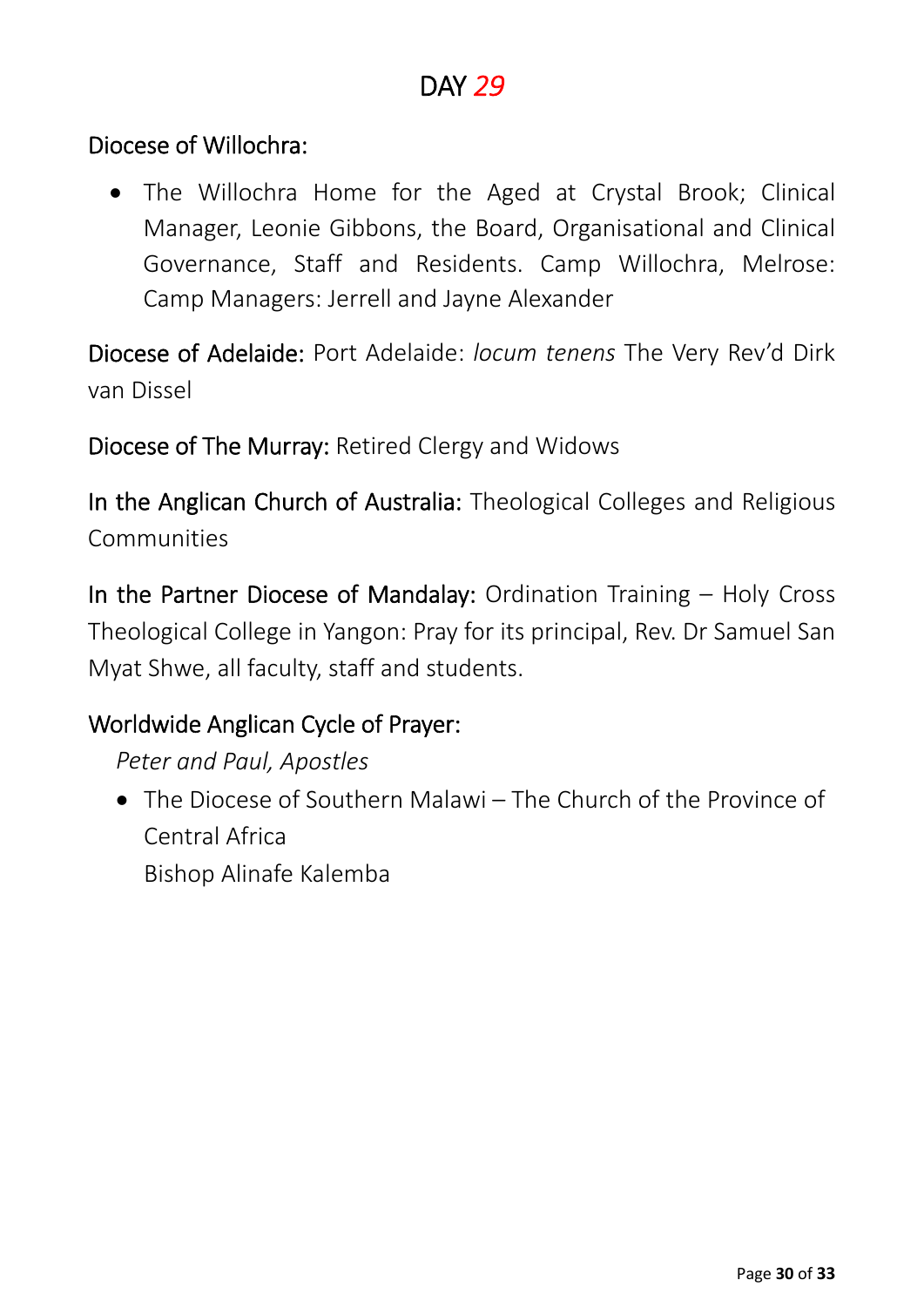Mothers' Union in the Diocese; *President*: Lynette Pole; *Secretary*: Jane Tanner; *Treasurer*: Elizabeth Harris; *Chaplain*: The Reverend Wendy Cooper; members of the committee; All our clergy

Diocese of Adelaide: Prospect: *locum tenens* The Reverend Tim Sherwell (Jenny)

Diocese of The Murray: Parish 'Mission Action Planning'; The Diocese as it reflects on the future shape and direction of life in the service of the Good News

In the Anglican Church of Australia: Anglican Board of Mission Australia: The Reverend John Deane; National Council of Churches: The Rt Reverend Phillip Huggins (Elizabeth)

In the Partner Diocese of Mandalay: Preschool at All Saints, Pyin Oo Lwin: Pray for the teachers to be well trained and live godly lives. Pray for the children that they will grow strong emotionally, physically, and spiritually knowing God's love in Jesus

#### Worldwide Anglican Cycle of Prayer:

• The Diocese of West Malaysia – The Church of the Province of South East Asia Bishop Steven Abbarrow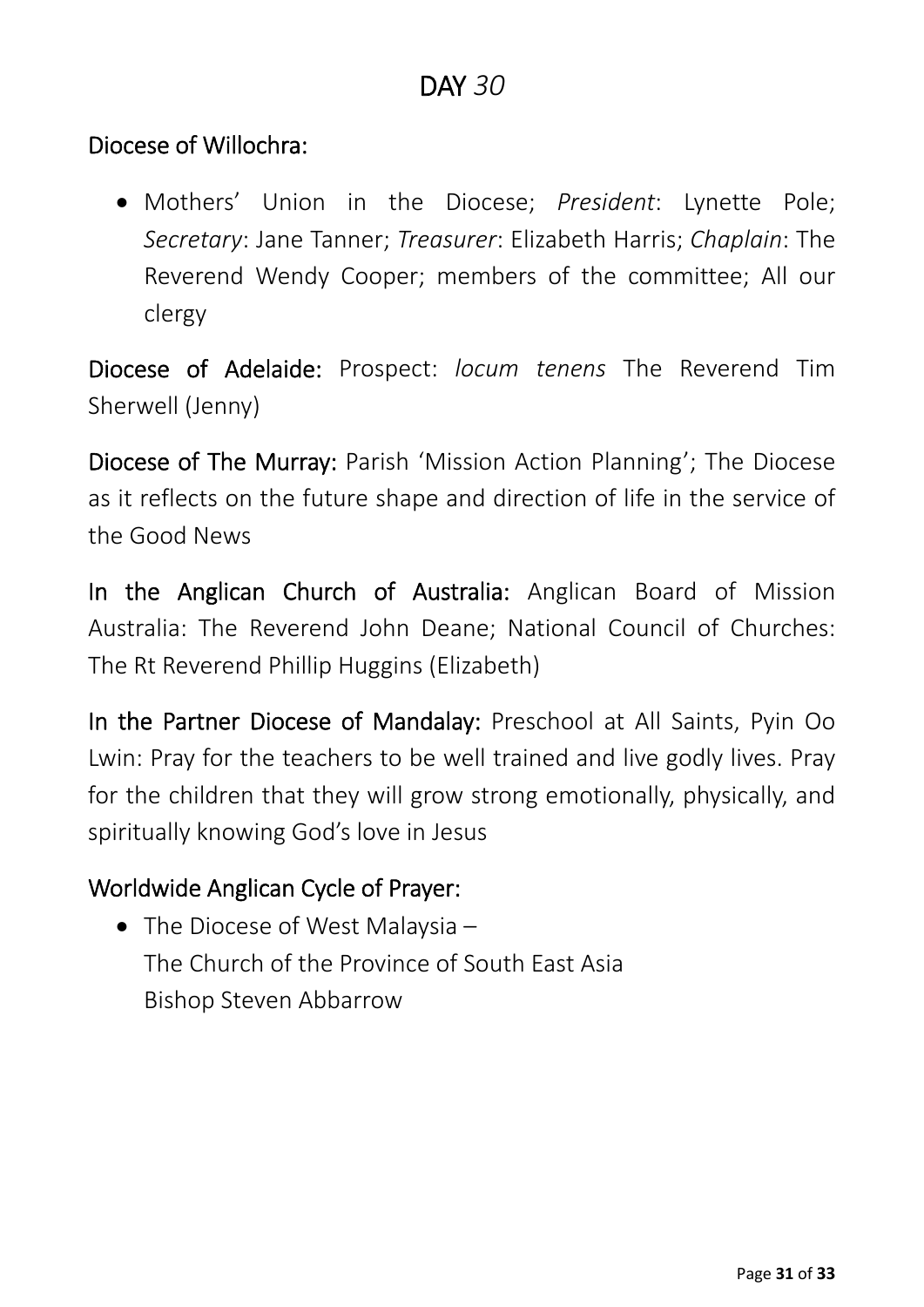#### Observances in June

#### *1st Justin*

 *(until June 3rd) Week of Prayer for Reconciliation (until Eve of Pentecost) Week of Prayer for Christian Unity*

*3rd Martyrs of Uganda Janani Luwum John XXIII*

*5th Boniface (until 11th Ember Week)* Nuriootpa

*9th Columba* Hawthorn; Penneshaw; Snowtown

#### *11 BARNABAS*

Bordertown; Clare; Croydon; Firle; Solomontown

#### *12TH TRINITY SUNDAY*

Adelaide (Holy Trinity); Lyndoch (Holy Trinity) Riverton (Church of Holy Trinity) Kingston (Holy Trinity Church); Melrose (Holy Trinity Church) Point Pearce (Holy Trinity Chapel)

- *13th Antony of Padua*
- *15th Evelyn Underhill*
- **16th** *CORPUS CHRISTI (THANKSGIVING FOR THE HOLY COMMUNION)*
- *22nd Alban*

Berri; Gladstone; Kalangadoo; Kingscote; Largs Bay; Port Victoria

#### *24TH THE BIRTH OF JOHN THE BAPTIST*

Kimba; Lameroo; Macclesfield; Murray Bridge, Cathedral Church

- *27th Cyril of Alexandria*
- *28th Irenaeus of Lyon*

#### *29TH PETER AND PAUL*

Port Pirie, Cathedral Church (SS Peter and Paul); Hahndorf (St Paul); Montacute (St Paul); Naracoorte (St Paul); Orroroo (St Paul); Port Adelaide (St Paul); Two Wells (St Paul); Adelaide, Cathedral Church (St Peter); Glenelg (St Peter); Mallala (St Peter); Morgan (St Peter); Mintaro (St Peter); Peterborough (St Peter); Robe (St Peter); Williamstown (St Peter)